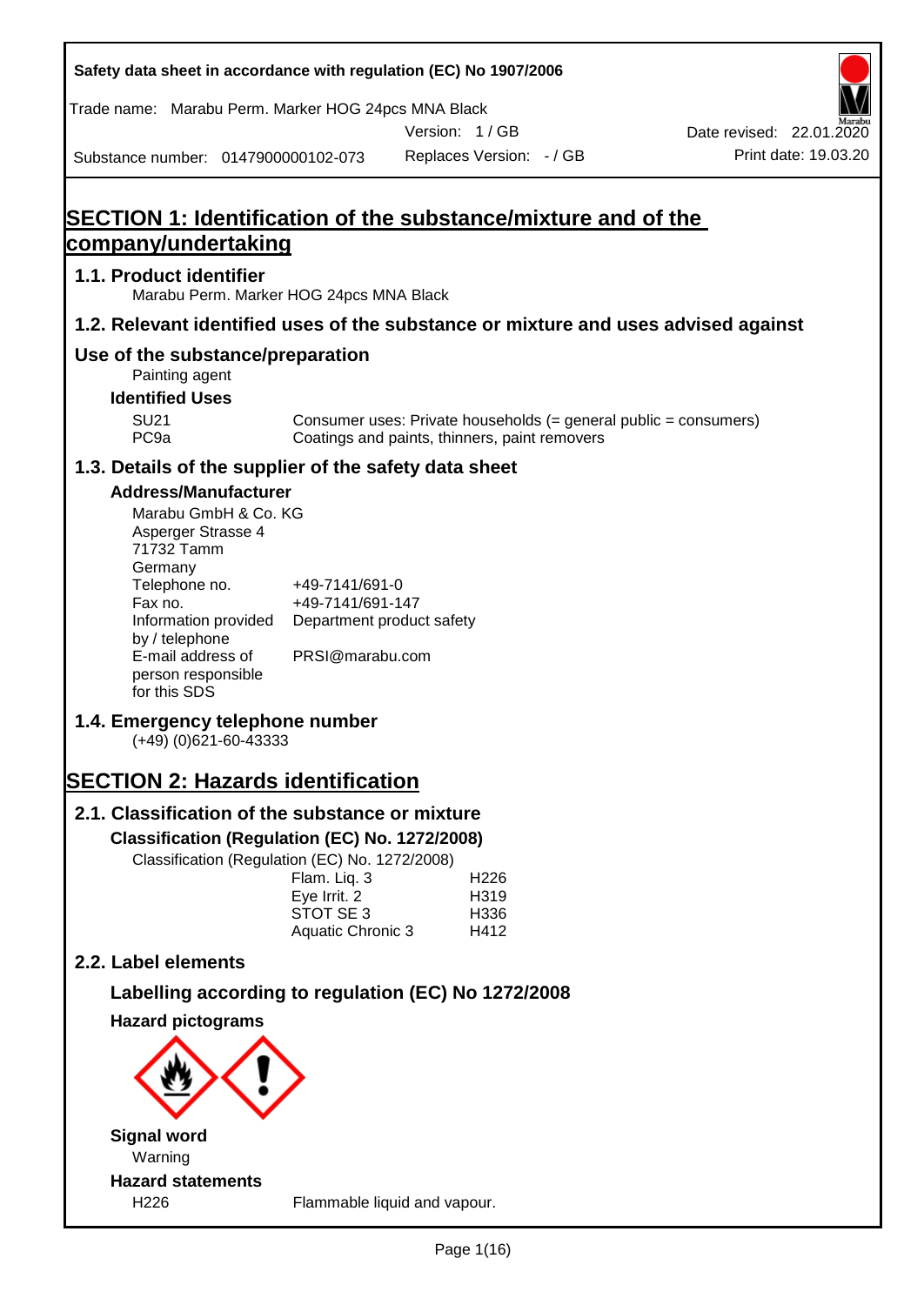| Safety data sheet in accordance with regulation (EC) No 1907/2006 |                                                       |      |                          |                          |                                                                                  |  |
|-------------------------------------------------------------------|-------------------------------------------------------|------|--------------------------|--------------------------|----------------------------------------------------------------------------------|--|
| Trade name: Marabu Perm. Marker HOG 24pcs MNA Black               |                                                       |      | Version: 1/GB            |                          |                                                                                  |  |
|                                                                   |                                                       |      |                          |                          | Date revised: 22.01.2020                                                         |  |
| Substance number: 0147900000102-073                               |                                                       |      |                          | Replaces Version: - / GB | Print date: 19.03.20                                                             |  |
| H319                                                              | Causes serious eye irritation.                        |      |                          |                          |                                                                                  |  |
| H336                                                              | May cause drowsiness or dizziness.                    |      |                          |                          |                                                                                  |  |
| H412                                                              | Harmful to aquatic life with long lasting effects.    |      |                          |                          |                                                                                  |  |
| <b>Precautionary statements</b>                                   |                                                       |      |                          |                          |                                                                                  |  |
| P <sub>101</sub>                                                  |                                                       |      |                          |                          | If medical advice is needed, have product container or label at hand.            |  |
| P <sub>102</sub>                                                  | Keep out of reach of children.                        |      |                          |                          |                                                                                  |  |
| P210                                                              | sources. No smoking.                                  |      |                          |                          | Keep away from heat, hot surfaces, sparks, open flames and other ignition        |  |
| P264.1                                                            | Wash hands thoroughly after handling.                 |      |                          |                          |                                                                                  |  |
| P271                                                              | Use only outdoors or in a well-ventilated area.       |      |                          |                          |                                                                                  |  |
| P280                                                              |                                                       |      |                          |                          | Wear protective gloves / protective clothing / eye protection / face protection. |  |
| P305+P351+P338                                                    | lenses, if present and easy to do. Continue rinsing.  |      |                          |                          | IF IN EYES: Rinse cautiously with water for several minutes. Remove contact      |  |
| P405                                                              | Store locked up.                                      |      |                          |                          |                                                                                  |  |
| P501.9                                                            | Dispose of contents / container as problematic waste. |      |                          |                          |                                                                                  |  |
|                                                                   |                                                       |      |                          |                          | Hazardous component(s) to be indicated on label (Regulation (EC) No. 1272/2008)  |  |
| contains                                                          | 1-Methoxy-2-propanol                                  |      |                          |                          |                                                                                  |  |
| 2.3. Other hazards                                                |                                                       |      |                          |                          |                                                                                  |  |
| No special hazards have to be mentioned.                          |                                                       |      |                          |                          |                                                                                  |  |
| <b>SECTION 3: Composition/information on ingredients</b>          |                                                       |      |                          |                          |                                                                                  |  |
| 3.2. Mixtures                                                     |                                                       |      |                          |                          |                                                                                  |  |
| <b>Hazardous ingredients</b>                                      |                                                       |      |                          |                          |                                                                                  |  |
| <b>Ethanol</b>                                                    |                                                       |      |                          |                          |                                                                                  |  |
| CAS No.                                                           | 64-17-5                                               |      |                          |                          |                                                                                  |  |
| EINECS no.                                                        | 200-578-6                                             |      |                          |                          |                                                                                  |  |
| Registration no.                                                  | 01-2119457610-43                                      |      |                          |                          |                                                                                  |  |
| Concentration                                                     | $>=$ 25                                               |      | $\epsilon$               | 50                       | $\%$                                                                             |  |
| Classification (Regulation (EC) No. 1272/2008)                    |                                                       |      |                          |                          |                                                                                  |  |
|                                                                   | Flam. Liq. 2                                          |      | H <sub>225</sub>         |                          |                                                                                  |  |
|                                                                   | Eye Irrit. 2                                          |      | H319                     |                          |                                                                                  |  |
| Concentration limits (Regulation (EC) No. 1272/2008)              | Eye Irrit. 2                                          | H319 | $>= 50 \%$               |                          |                                                                                  |  |
| 1-Methoxy-2-propanol                                              |                                                       |      |                          |                          |                                                                                  |  |
| CAS No.                                                           | 107-98-2                                              |      |                          |                          |                                                                                  |  |
| EINECS no.                                                        | 203-539-1                                             |      |                          |                          |                                                                                  |  |
| Registration no.                                                  | 01-2119457435-35                                      |      |                          |                          |                                                                                  |  |
| Concentration                                                     | $=$                                                   | 25   | $\overline{\phantom{0}}$ | 50                       | %                                                                                |  |
|                                                                   |                                                       |      |                          |                          |                                                                                  |  |
| Classification (Regulation (EC) No. 1272/2008)                    |                                                       |      |                          |                          |                                                                                  |  |
|                                                                   | STOT SE 3                                             |      | H336                     |                          |                                                                                  |  |
|                                                                   | Flam. Liq. 3                                          |      | H <sub>226</sub>         |                          |                                                                                  |  |
|                                                                   |                                                       |      |                          |                          |                                                                                  |  |
| <b>Benzyl alcohol</b>                                             |                                                       |      |                          |                          |                                                                                  |  |
| CAS No.                                                           | 100-51-6                                              |      |                          |                          |                                                                                  |  |
| EINECS no.                                                        | 202-859-9                                             |      |                          |                          |                                                                                  |  |
| Registration no.                                                  | 01-2119492630-38                                      |      |                          |                          |                                                                                  |  |
| Concentration                                                     | $>=$                                                  | 1    | $\lt$                    | 10                       | $\%$                                                                             |  |
|                                                                   |                                                       |      |                          |                          |                                                                                  |  |
| Classification (Regulation (EC) No. 1272/2008)                    |                                                       |      |                          |                          |                                                                                  |  |
|                                                                   | Acute Tox. 4                                          |      | H332                     |                          |                                                                                  |  |

 $\mathbf{r}$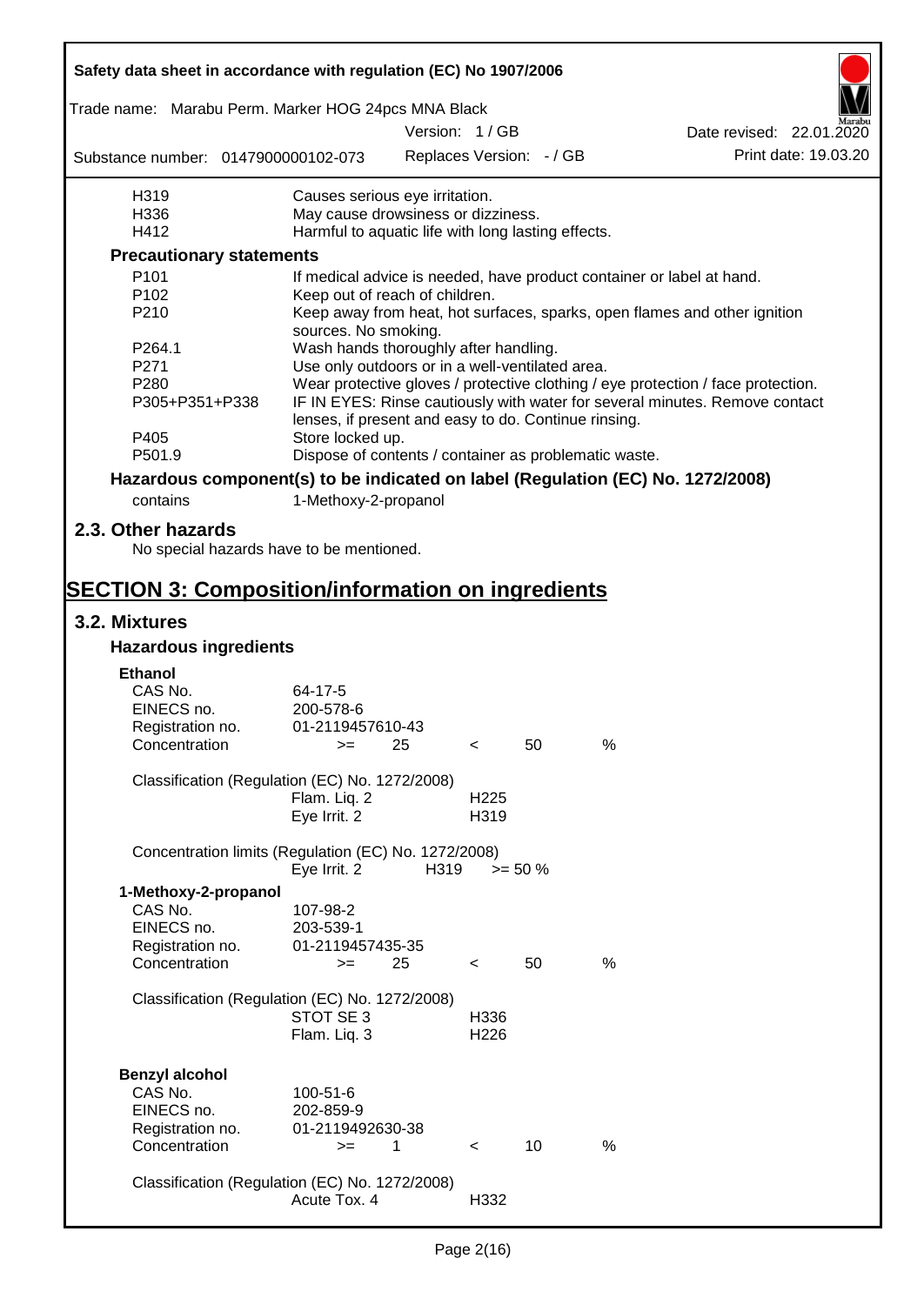|                                        | Safety data sheet in accordance with regulation (EC) No 1907/2006<br>Trade name: Marabu Perm. Marker HOG 24pcs MNA Black |                          |                                   |    |      |                          |                      |
|----------------------------------------|--------------------------------------------------------------------------------------------------------------------------|--------------------------|-----------------------------------|----|------|--------------------------|----------------------|
|                                        |                                                                                                                          | Version: 1/GB            |                                   |    |      | Date revised: 22.01.2020 | Marabu               |
|                                        | Substance number: 0147900000102-073                                                                                      | Replaces Version: - / GB |                                   |    |      |                          | Print date: 19.03.20 |
|                                        | Acute Tox. 4<br>Eye Irrit. 2                                                                                             |                          | H302<br>H <sub>3</sub> 19         |    |      |                          |                      |
| CAS No.<br>EINECS no.<br>Concentration | 3',6'-bis(diethylamino)spiro[isobenzofuran-1(3H),9'-[9H]xanthene]-3-one<br>509-34-2<br>208-096-8<br>$>=$                 | 2,5                      | $\prec$                           | 10 | $\%$ |                          |                      |
|                                        | Classification (Regulation (EC) No. 1272/2008)<br>Acute Tox. 4<br>Eye Irrit. 2<br><b>Aquatic Chronic 2</b>               |                          | H302<br>H <sub>3</sub> 19<br>H411 |    |      |                          |                      |

# **SECTION 4: First aid measures**

# **4.1. Description of first aid measures**

### **General information**

In all cases of doubt, or when symptoms persist, seek medical attention. Never give anything by mouth to an unconscious person. If unconscious place in recovery position and seek medical advice.

#### **After inhalation**

Remove to fresh air, keep patient warm and at rest. If breathing is irregular or stopped, administer artificial respiration.

#### **After skin contact**

Remove contaminated clothing. Wash skin thoroughly with soap and water or use recognised skin cleanser. Do NOT use solvents or thinners.

#### **After eye contact**

Remove contact lenses, irrigate copiously with clean, fresh water, holding the eyelids apart for at least 10 minutes and seek immediate medical advice.

#### **After ingestion**

If accidentally swallowed rinse the mouth with plenty of water (only if the person is conscious) and obtain immediate medical attention. Keep at rest. Do NOT induce vomiting.

# **4.2. Most important symptoms and effects, both acute and delayed**

Until now no symptoms known so far.

# **4.3. Indication of any immediate medical attention and special treatment needed**

# **Hints for the physician / treatment**

Treat symptomatically

# **SECTION 5: Firefighting measures**

# **5.1. Extinguishing media**

# **Suitable extinguishing media**

Recommended: alcohol resistant foam, CO2, powders, water spray/mist, Not be used for safety reasons: water *iet* 

# **5.2. Special hazards arising from the substance or mixture**

In the event of fire the following can be released: Carbon monoxide (CO); Carbon dioxide (CO2); dense black smoke; Nitrogen oxides (NOx); Sulphur oxides; Hydrogen chloride (HCl)

# **5.3. Advice for firefighters**

# **Special protective equipment for fire-fighting**

Cool closed containers exposed to fire with water. Do not allow run-off from fire fighting to enter drains or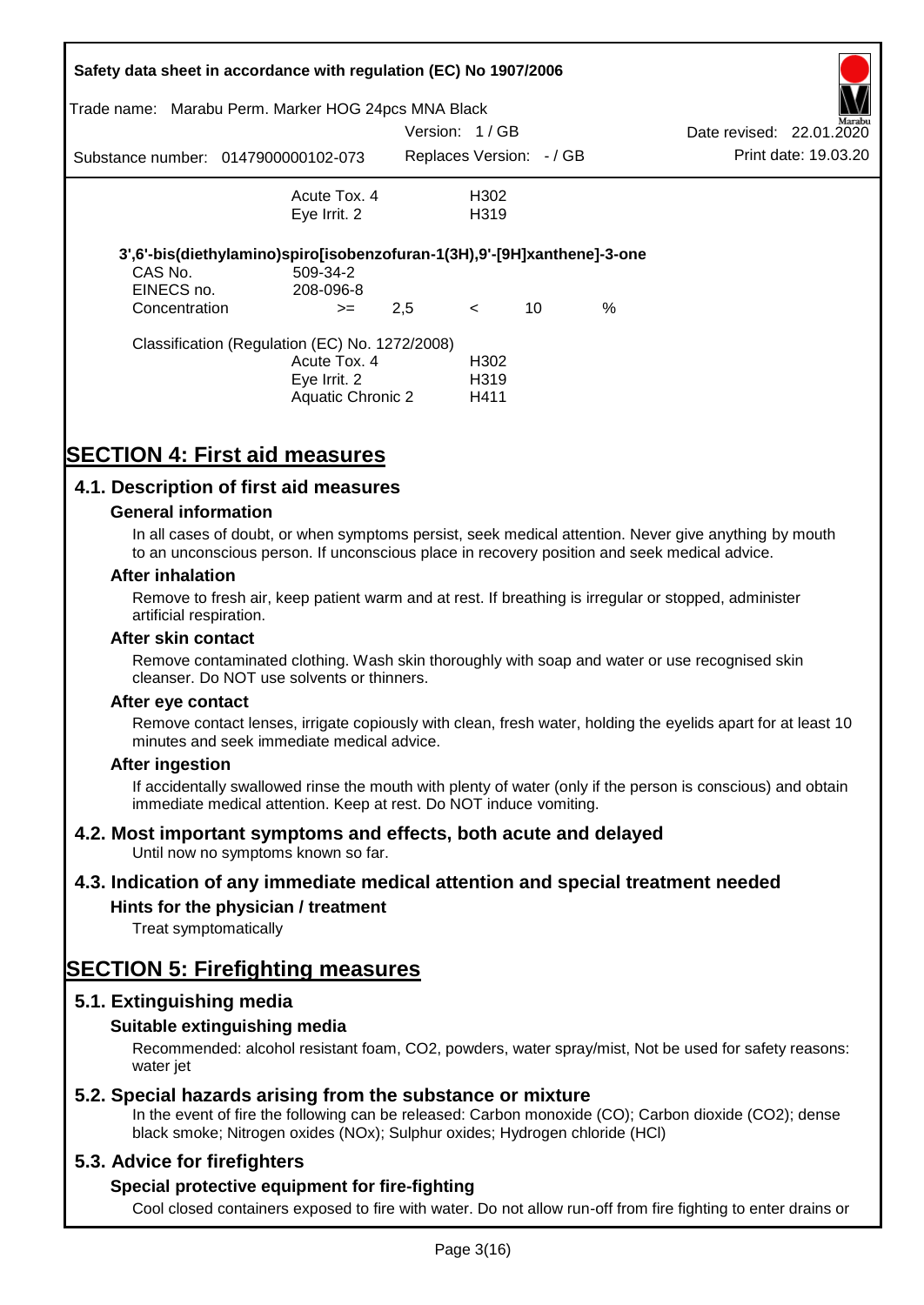Trade name: Marabu Perm. Marker HOG 24pcs MNA Black

Version: 1 / GB

Replaces Version: - / GB Print date: 19.03.20 Date revised: 22.01.

Substance number: 0147900000102-073

water courses.

# **SECTION 6: Accidental release measures**

# **6.1. Personal precautions, protective equipment and emergency procedures**

Exclude sources of ignition and ventilate the area. Avoid breathing vapours. Refer to protective measures listed in Sections 7 and 8.

# **6.2. Environmental precautions**

Do not allow to enter drains or waterways. If the product contaminates lakes, rivers or sewage, inform appropriate authorities in accordance with local regulations.

# **6.3. Methods and material for containment and cleaning up**

Contain and collect spillage with non-combustible absorbent materials, e.g. sand, earth, vermiculite, diatomaceous earth and place in container for disposal according to local regulations (see section 13). Clean preferably with a detergent - avoid use of solvents.

# **6.4. Reference to other sections**

Information regarding Safe handling, see Section 7. Information regarding personal protective measures, see Section 8. Information regarding waste disposal, see Section 13.

# **SECTION 7: Handling and storage**

# **7.1. Precautions for safe handling**

# **Advice on safe handling**

Prevent the creation of flammable or explosive concentrations of vapour in air and avoid vapour concentration higher than the occupational exposure limits. In addition, the product should only be used in areas from which all naked lights and other sources of ignition have been excluded. Electrical equipment should be protected to the appropriate standard. Mixture may charge electrostatically: always use earthing leads when transferring from one container to another. Operators should wear anti-static footwear and clothing and floors should be of the conducting type. Isolate from sources of heat, sparks and open flame. No sparking tools should be used. Avoid skin and eye contact. Avoid the inhalation of particulates and spray mist arising from the application of this mixture. Smoking, eating and drinking shall be prohibited in application area. For personal protection see Section 8. Never use pressure to empty: container is not a pressure vessel. Always keep in containers of same material as the original one. Comply with the health and safety at work laws. Do not allow to enter drains or water courses.

#### **Advice on protection against fire and explosion**

Vapours are heavier than air and may spread along floors. Vapours may form explosive mixtures with air.

### **Classification of fires / temperature class / Ignition group / Dust explosion class**

| Classification of fires | B (Combustible liquid substances) |
|-------------------------|-----------------------------------|
| Temperature class       | T3                                |

# **7.2. Conditions for safe storage, including any incompatibilities**

# **Requirements for storage rooms and vessels**

Electrical installations/working materials must comply with the local applied technological safety standards. Storage rooms in which filling operations take place must have a conducting floor. Store in accordance with national regulation

#### **Hints on storage assembly**

Store away from oxidising agents, from strongly alkaline and strongly acid materials.

### **Further information on storage conditions**

Observe label precautions. Store between 15 and 30 °C in a dry, well ventilated place away from sources of heat and direct sunlight. Keep container tightly closed. Keep away from sources of ignition. No smoking. Prevent unauthorised access. Containers which are opened must be carefully resealed and kept upright to prevent leakage.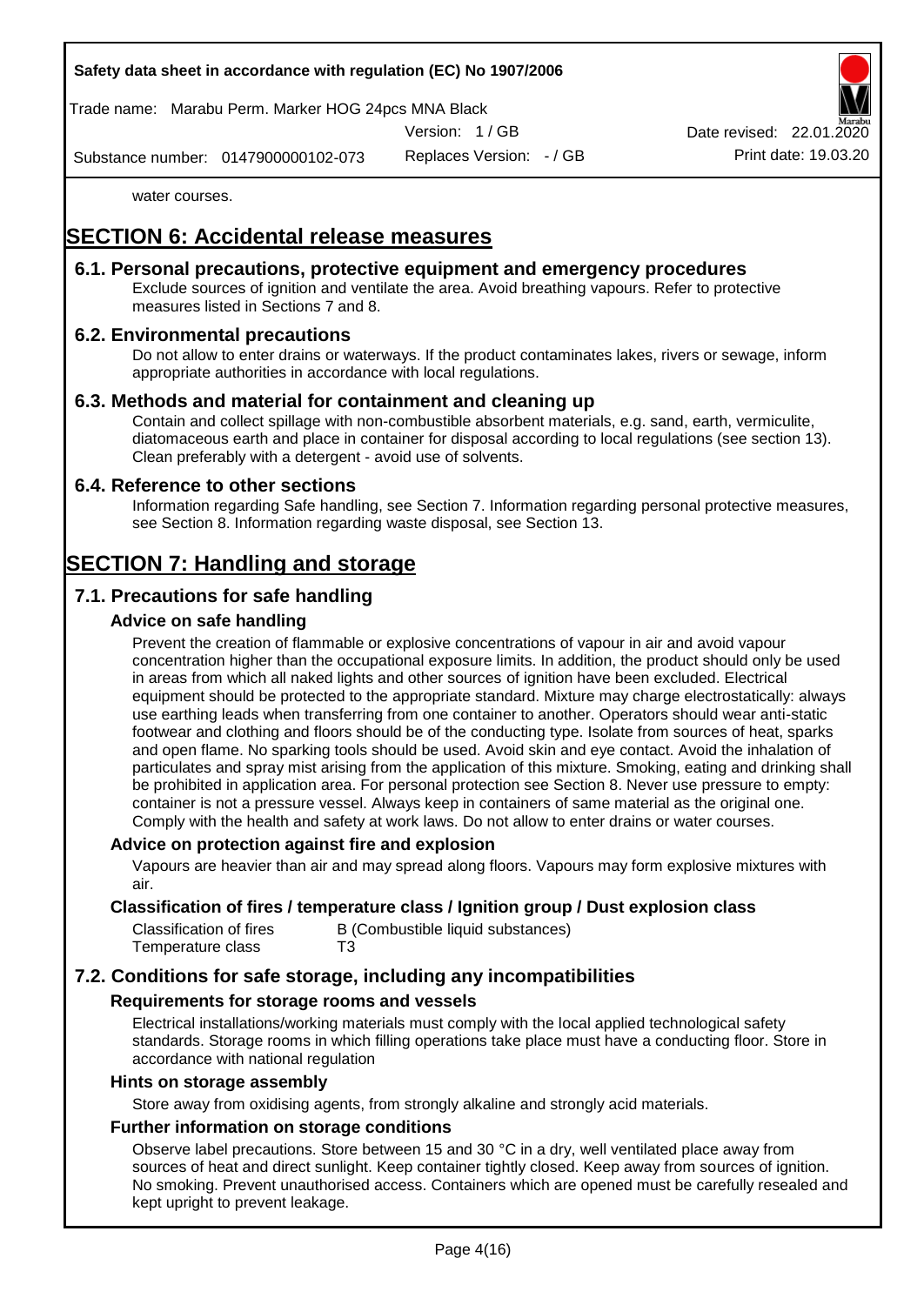| Safety data sheet in accordance with regulation (EC) No 1907/2006                                     |             |                                          |      |                   |                          |
|-------------------------------------------------------------------------------------------------------|-------------|------------------------------------------|------|-------------------|--------------------------|
| Trade name: Marabu Perm. Marker HOG 24pcs MNA Black                                                   |             | Version: 1/GB                            |      |                   | Date revised: 22.01.2020 |
| Substance number: 0147900000102-073                                                                   |             | Replaces Version: - / GB                 |      |                   | Print date: 19.03.20     |
| 7.3. Specific end use(s)<br>Painting agent<br><b>SECTION 8: Exposure controls/personal protection</b> |             |                                          |      |                   |                          |
| 8.1. Control parameters                                                                               |             |                                          |      |                   |                          |
| <b>Exposure limit values</b>                                                                          |             |                                          |      |                   |                          |
| <b>Ethanol</b>                                                                                        |             |                                          |      |                   |                          |
| List                                                                                                  | <b>EH40</b> |                                          |      |                   |                          |
| <b>Type</b>                                                                                           | <b>WEL</b>  |                                          |      |                   |                          |
| Value                                                                                                 | 1920        | mg/m <sup>3</sup>                        | 1000 | ppm(V)            |                          |
| <b>Status: 2011</b>                                                                                   |             |                                          |      |                   |                          |
| 1-Methoxy-2-propanol                                                                                  |             |                                          |      |                   |                          |
| List                                                                                                  | <b>EH40</b> |                                          |      |                   |                          |
| <b>Type</b>                                                                                           | <b>WEL</b>  |                                          |      |                   |                          |
| Value                                                                                                 | 375         | mg/m <sup>3</sup>                        | 100  | ppm(V)            |                          |
| Short term exposure limit<br>Skin resorption / sensibilisation: Sk;                                   | 560         | mg/m <sup>3</sup><br><b>Status: 2011</b> | 150  | ppm(V)            |                          |
| <b>Derived No/Minimal Effect Levels (DNEL/DMEL)</b>                                                   |             |                                          |      |                   |                          |
| <b>Ethanol</b>                                                                                        |             |                                          |      |                   |                          |
| Type of value                                                                                         |             | Derived No Effect Level (DNEL)           |      |                   |                          |
| Reference group                                                                                       | Worker      |                                          |      |                   |                          |
| Duration of exposure                                                                                  | Long term   |                                          |      |                   |                          |
| Route of exposure                                                                                     | inhalative  |                                          |      |                   |                          |
| Mode of action                                                                                        |             | Systemic effects                         |      |                   |                          |
| Concentration                                                                                         |             | 950                                      |      | mg/m <sup>3</sup> |                          |
| Type of value                                                                                         |             | Derived No Effect Level (DNEL)           |      |                   |                          |
| Reference group                                                                                       | Worker      |                                          |      |                   |                          |
| Duration of exposure                                                                                  | Short term  |                                          |      |                   |                          |
| Route of exposure                                                                                     | inhalative  |                                          |      |                   |                          |
| Mode of action                                                                                        |             | Local effects                            |      |                   |                          |
| Concentration                                                                                         |             | 1900                                     |      | mg/m <sup>3</sup> |                          |
| Type of value                                                                                         |             | Derived No Effect Level (DNEL)           |      |                   |                          |
| Reference group                                                                                       | Worker      |                                          |      |                   |                          |
| Duration of exposure                                                                                  | Long term   |                                          |      |                   |                          |
| Route of exposure                                                                                     | dermal      |                                          |      |                   |                          |
| Mode of action                                                                                        |             | Systemic effects                         |      |                   |                          |
| Concentration                                                                                         |             | 343                                      |      | mg/kg/d           |                          |
| Type of value                                                                                         |             | Derived No Effect Level (DNEL)           |      |                   |                          |
| Reference group                                                                                       | Consumer    |                                          |      |                   |                          |
| Duration of exposure                                                                                  | Long term   |                                          |      |                   |                          |
| Route of exposure                                                                                     | inhalative  |                                          |      |                   |                          |
| Mode of action                                                                                        |             | Systemic effects                         |      |                   |                          |
| Concentration                                                                                         |             | 114                                      |      | mg/m <sup>3</sup> |                          |
|                                                                                                       |             |                                          |      |                   |                          |
| Type of value<br>Reference group                                                                      | Consumer    | Derived No Effect Level (DNEL)           |      |                   |                          |
| Duration of exposure                                                                                  | Short term  |                                          |      |                   |                          |
| Route of exposure                                                                                     | inhalative  |                                          |      |                   |                          |
| Mode of action                                                                                        |             | Local effects                            |      |                   |                          |
| Concentration                                                                                         |             | 950                                      |      | mg/m <sup>3</sup> |                          |
|                                                                                                       |             |                                          |      |                   |                          |

 $\mathsf{r}$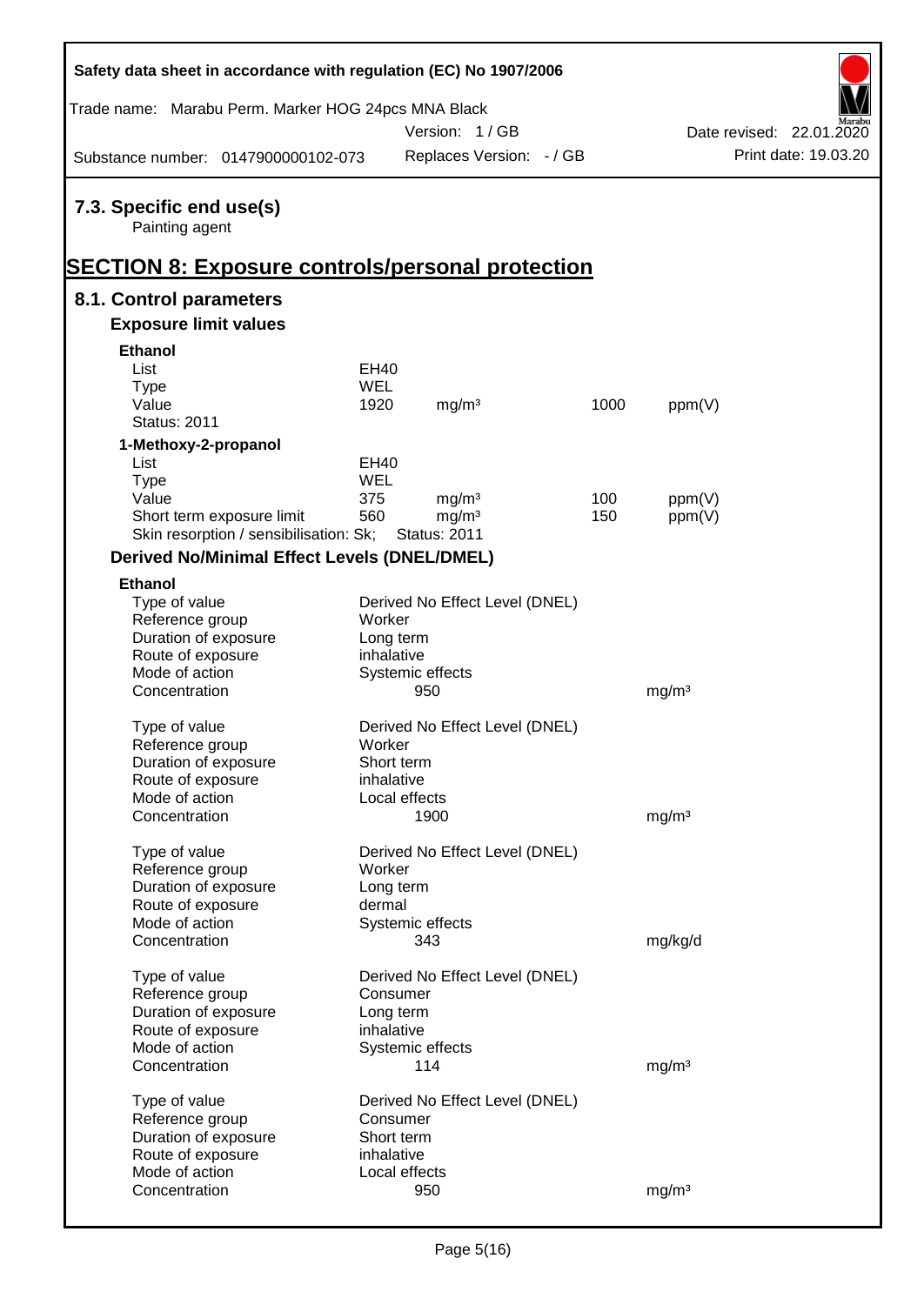| Safety data sheet in accordance with regulation (EC) No 1907/2006 |                                |                          |
|-------------------------------------------------------------------|--------------------------------|--------------------------|
| Trade name: Marabu Perm. Marker HOG 24pcs MNA Black               |                                |                          |
|                                                                   | Version: 1/GB                  | Date revised: 22.01.2020 |
| Substance number: 0147900000102-073                               | Replaces Version: - / GB       | Print date: 19.03.20     |
| Type of value                                                     | Derived No Effect Level (DNEL) |                          |
| Reference group                                                   | Consumer                       |                          |
| Duration of exposure                                              | Long term                      |                          |
| Route of exposure                                                 | dermal                         |                          |
| Mode of action                                                    | Systemic effects               |                          |
| Concentration                                                     | 206                            | mg/kg/d                  |
| Type of value                                                     | Derived No Effect Level (DNEL) |                          |
| Reference group                                                   | Consumer                       |                          |
| Duration of exposure                                              | Long term                      |                          |
| Route of exposure                                                 | oral                           |                          |
| Mode of action                                                    | Systemic effects               |                          |
| Concentration                                                     | 87                             | mg/kg/d                  |
| 1-Methoxy-2-propanol                                              |                                |                          |
| Type of value                                                     | Derived No Effect Level (DNEL) |                          |
| Reference group                                                   | Worker                         |                          |
| Duration of exposure                                              | Acute                          |                          |
| Route of exposure                                                 | inhalative                     |                          |
| Mode of action                                                    | Local effects                  |                          |
| Concentration                                                     | 553,5                          | mg/m <sup>3</sup>        |
| Type of value                                                     | Derived No Effect Level (DNEL) |                          |
| Reference group                                                   | Worker                         |                          |
| Duration of exposure                                              | Long term                      |                          |
| Route of exposure                                                 | dermal                         |                          |
| Mode of action                                                    | Systemic effects               |                          |
| Concentration                                                     | 50,6                           | mg/person/               |
|                                                                   |                                | d                        |
| Type of value                                                     | Derived No Effect Level (DNEL) |                          |
| Reference group                                                   | Worker                         |                          |
| Duration of exposure                                              | Long term                      |                          |
| Route of exposure                                                 | inhalative                     |                          |
| Mode of action                                                    | Systemic effects               |                          |
| Concentration                                                     | 369                            | mg/m <sup>3</sup>        |
| Type of value                                                     | Derived No Effect Level (DNEL) |                          |
| Reference group                                                   | <b>General Population</b>      |                          |
| Duration of exposure                                              | Long term                      |                          |
| Route of exposure                                                 | dermal                         |                          |
| Mode of action                                                    | Systemic effects               |                          |
| Concentration                                                     | 18,1                           | mg/kg                    |
| Type of value                                                     | Derived No Effect Level (DNEL) |                          |
| Reference group                                                   | <b>General Population</b>      |                          |
| Duration of exposure                                              | Long term                      |                          |
| Route of exposure                                                 | inhalative                     |                          |
| Mode of action                                                    | Systemic effects               |                          |
| Concentration                                                     | 43,9                           | mg/m <sup>3</sup>        |
| Type of value                                                     | Derived No Effect Level (DNEL) |                          |
| Reference group                                                   | <b>General Population</b>      |                          |
| Duration of exposure                                              | Long term                      |                          |
| Route of exposure                                                 | oral                           |                          |
| Mode of action                                                    | Systemic effects               |                          |
| Concentration                                                     | 3,3                            | mg/kg/d                  |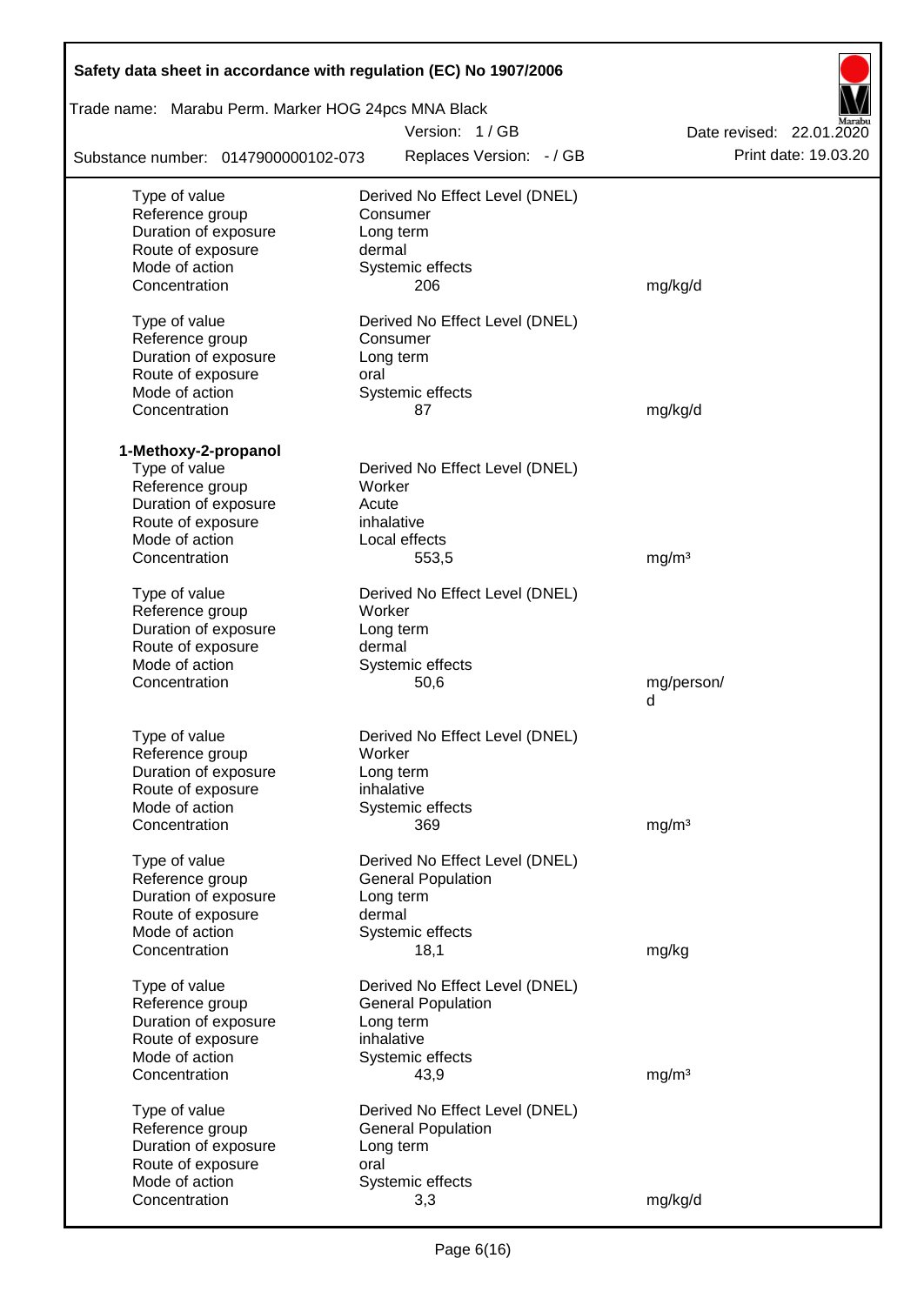# Trade name: Marabu Perm. Marker HOG 24pcs MNA Black

Version: 1 / GB

Replaces Version: - / GB Print date: 19.03.20 Date revised: 22.01.2020

Substance number: 0147900000102-073

| <b>Benzyl alcohol</b> |                                |                   |
|-----------------------|--------------------------------|-------------------|
| Type of value         | Derived No Effect Level (DNEL) |                   |
| Reference group       | Worker                         |                   |
| Duration of exposure  | Long term                      |                   |
| Route of exposure     | inhalative                     |                   |
| Mode of action        | Systemic effects               |                   |
| Concentration         | 22                             | mg/m <sup>3</sup> |
| Type of value         | Derived No Effect Level (DNEL) |                   |
| Reference group       | Worker                         |                   |
| Duration of exposure  | Short term                     |                   |
| Route of exposure     | inhalative                     |                   |
| Mode of action        | Systemic effects               |                   |
| Concentration         | 110                            | mg/m <sup>3</sup> |
| Type of value         | Derived No Effect Level (DNEL) |                   |
| Reference group       | Worker                         |                   |
| Duration of exposure  | Long term                      |                   |
| Route of exposure     | dermal                         |                   |
| Mode of action        | Systemic effects               |                   |
| Concentration         | 8                              | mg/kg/d           |
| Type of value         | Derived No Effect Level (DNEL) |                   |
| Reference group       | Worker                         |                   |
| Duration of exposure  | Short term                     |                   |
| Route of exposure     | dermal                         |                   |
| Mode of action        | Systemic effects               |                   |
| Concentration         | 40                             | mg/kg/d           |
|                       |                                |                   |
| Type of value         | Derived No Effect Level (DNEL) |                   |
| Reference group       | Consumer                       |                   |
| Duration of exposure  | Long term                      |                   |
| Route of exposure     | inhalative                     |                   |
| Mode of action        | Systemic effects               |                   |
| Concentration         | 5,4                            | mg/m <sup>3</sup> |
| Type of value         | Derived No Effect Level (DNEL) |                   |
| Reference group       | Consumer                       |                   |
| Duration of exposure  | Short term                     |                   |
| Route of exposure     | inhalative                     |                   |
| Mode of action        | Systemic effects               |                   |
| Concentration         | 27                             | mg/m <sup>3</sup> |
| Type of value         | Derived No Effect Level (DNEL) |                   |
| Reference group       | Consumer                       |                   |
| Duration of exposure  | Long term                      |                   |
| Route of exposure     | dermal                         |                   |
| Mode of action        | Systemic effects               |                   |
| Concentration         | 4                              | mg/kg/d           |
| Type of value         | Derived No Effect Level (DNEL) |                   |
| Reference group       | Consumer                       |                   |
| Duration of exposure  | Short term                     |                   |
| Route of exposure     | dermal                         |                   |
| Mode of action        | Systemic effects               |                   |
| Concentration         | 20                             | mg/kg/d           |
|                       |                                |                   |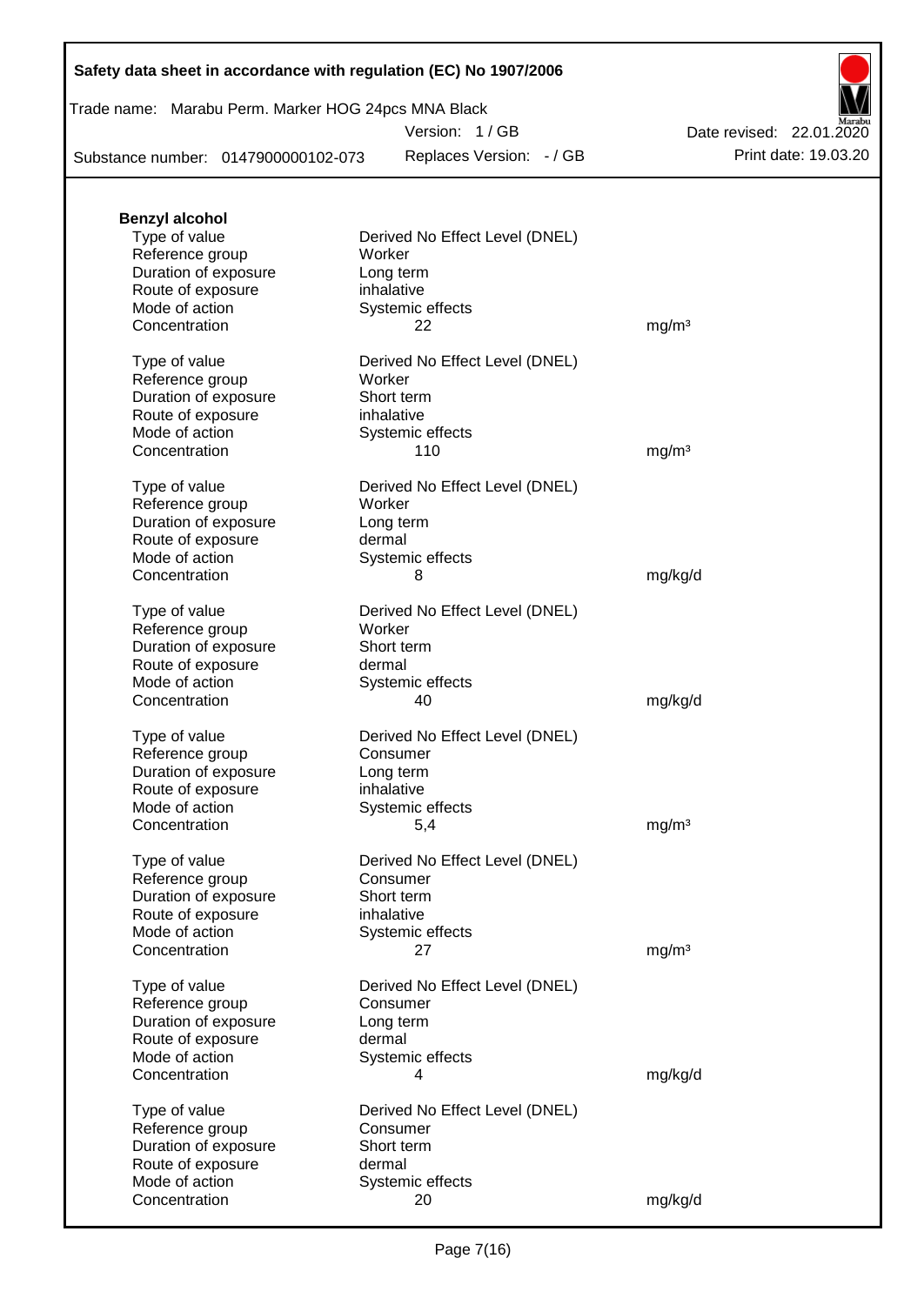| Safety data sheet in accordance with regulation (EC) No 1907/2006 |             |                                |                          |
|-------------------------------------------------------------------|-------------|--------------------------------|--------------------------|
| Trade name: Marabu Perm. Marker HOG 24pcs MNA Black               |             |                                |                          |
|                                                                   |             | Version: 1/GB                  | Date revised: 22.01.2020 |
| Substance number: 0147900000102-073                               |             | Replaces Version: - / GB       | Print date: 19.03.20     |
| Type of value                                                     |             | Derived No Effect Level (DNEL) |                          |
| Reference group                                                   |             | Consumer                       |                          |
| Duration of exposure                                              |             | Long term                      |                          |
| Route of exposure                                                 | oral        |                                |                          |
| Mode of action                                                    |             | Systemic effects               |                          |
| Concentration                                                     |             | 4                              | mg/kg/d                  |
| Type of value                                                     |             | Derived No Effect Level (DNEL) |                          |
| Reference group                                                   |             | Consumer                       |                          |
| Duration of exposure                                              |             | Short term                     |                          |
| Route of exposure                                                 | oral        |                                |                          |
| Mode of action                                                    |             | Systemic effects               |                          |
| Concentration                                                     |             | 20                             | mg/kg/d                  |
| <b>Predicted No Effect Concentration (PNEC)</b>                   |             |                                |                          |
| <b>Ethanol</b>                                                    |             |                                |                          |
| Type of value                                                     | <b>PNEC</b> |                                |                          |
| <b>Type</b>                                                       |             | Freshwater                     |                          |
| Concentration                                                     |             | 0,96                           | mg/l                     |
| Type of value                                                     | <b>PNEC</b> |                                |                          |
| <b>Type</b>                                                       |             | Saltwater                      |                          |
| Concentration                                                     |             | 0,79                           | mg/l                     |
| Type of value                                                     | <b>PNEC</b> |                                |                          |
| <b>Type</b>                                                       |             | Water (intermittent release)   |                          |
| Concentration                                                     |             | 2,75                           | mg/l                     |
| Type of value                                                     | <b>PNEC</b> |                                |                          |
| Type                                                              |             | Sewage treatment plant (STP)   |                          |
| Concentration                                                     |             | 580                            | mg/l                     |
| Type of value                                                     | PNEC        |                                |                          |
| <b>Type</b>                                                       |             | Freshwater sediment            |                          |
| Concentration                                                     |             | 3,6                            | mg/kg                    |
| Type of value                                                     | <b>PNEC</b> |                                |                          |
| <b>Type</b>                                                       |             | Marine sediment                |                          |
| Concentration                                                     |             | 2,9                            | mg/kg                    |
| Type of value                                                     | <b>PNEC</b> |                                |                          |
| <b>Type</b>                                                       | Soil        |                                |                          |
| Concentration                                                     |             | 0,63                           | mg/kg                    |
| 1-Methoxy-2-propanol                                              |             |                                |                          |
| Type of value                                                     | <b>PNEC</b> |                                |                          |
| <b>Type</b>                                                       |             | Freshwater                     |                          |
| Concentration                                                     |             | 10                             | mg/l                     |
| Type of value                                                     | <b>PNEC</b> |                                |                          |
| <b>Type</b>                                                       | Water       |                                |                          |
| Concentration                                                     |             | 41,6                           | mg/kg                    |
| Type of value                                                     | <b>PNEC</b> |                                |                          |
| <b>Type</b>                                                       |             | Sediment                       |                          |
| Concentration                                                     |             | 41,6                           | mg/kg                    |

 $\mathsf{r}$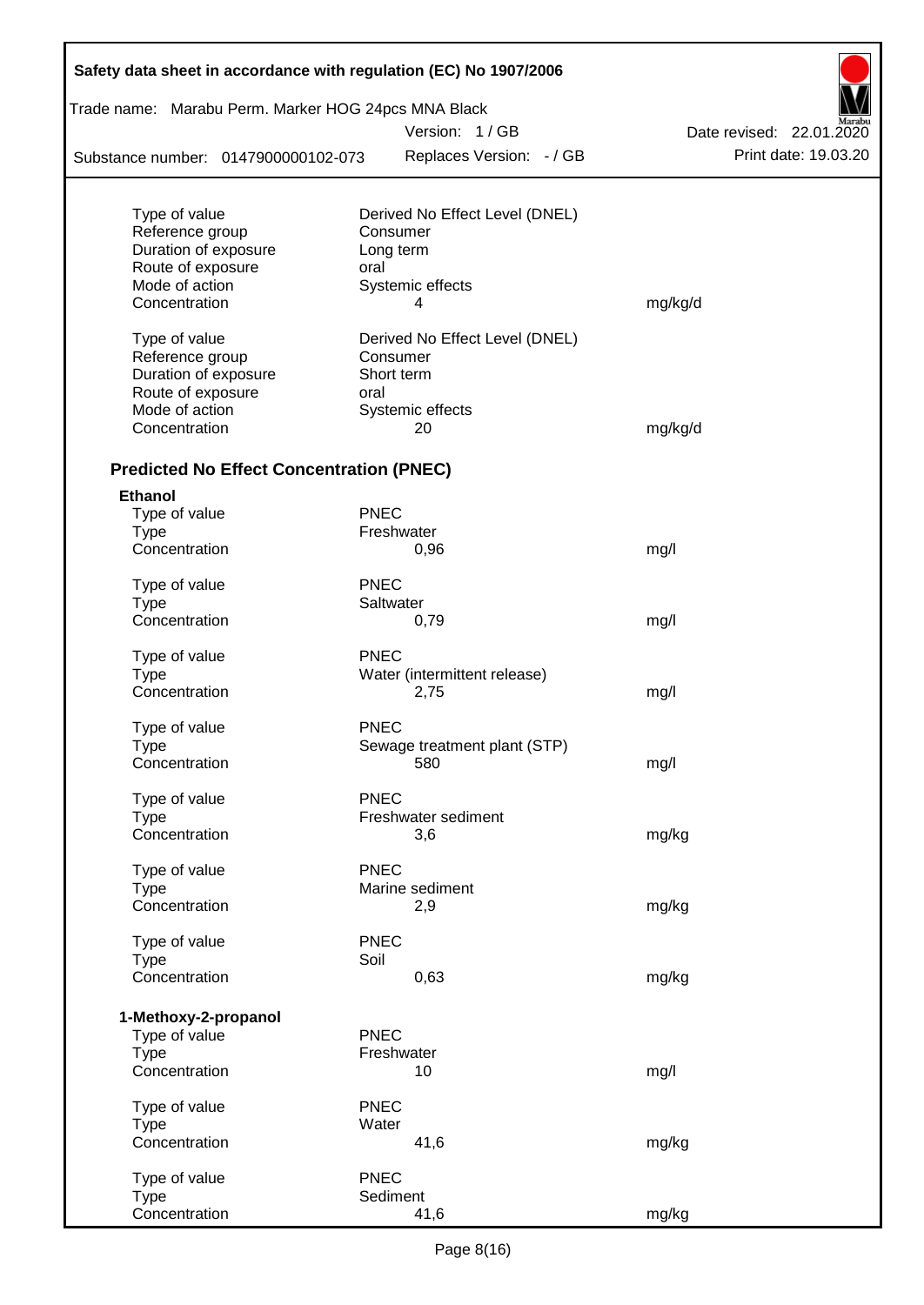| Safety data sheet in accordance with regulation (EC) No 1907/2006<br>Trade name: Marabu Perm. Marker HOG 24pcs MNA Black<br>Version: 1/GB<br>Date revised: 22.01.2020 |                         |                              |                      |  |  |
|-----------------------------------------------------------------------------------------------------------------------------------------------------------------------|-------------------------|------------------------------|----------------------|--|--|
| Substance number: 0147900000102-073                                                                                                                                   |                         | Replaces Version: - / GB     | Print date: 19.03.20 |  |  |
|                                                                                                                                                                       |                         |                              |                      |  |  |
| Type of value                                                                                                                                                         | <b>PNEC</b>             |                              |                      |  |  |
| <b>Type</b><br>Concentration                                                                                                                                          | Marine sediment<br>4,17 |                              | mg/kg                |  |  |
|                                                                                                                                                                       |                         |                              |                      |  |  |
| Type of value                                                                                                                                                         | <b>PNEC</b>             |                              |                      |  |  |
| <b>Type</b>                                                                                                                                                           | Soil                    |                              |                      |  |  |
| Concentration                                                                                                                                                         | 2,47                    |                              | mg/kg                |  |  |
| Type of value                                                                                                                                                         | <b>PNEC</b>             |                              |                      |  |  |
| <b>Type</b>                                                                                                                                                           |                         | Sewage treatment plant (STP) |                      |  |  |
| Concentration                                                                                                                                                         | 100                     |                              | mg/l                 |  |  |
| <b>Benzyl alcohol</b>                                                                                                                                                 |                         |                              |                      |  |  |
| Type of value                                                                                                                                                         | PNEC                    |                              |                      |  |  |
| <b>Type</b>                                                                                                                                                           | Freshwater              |                              |                      |  |  |
| Concentration                                                                                                                                                         | 1                       |                              | mg/l                 |  |  |
| Type of value                                                                                                                                                         | <b>PNEC</b>             |                              |                      |  |  |
| <b>Type</b>                                                                                                                                                           | Saltwater               |                              |                      |  |  |
| Concentration                                                                                                                                                         | 0,1                     |                              | mg/l                 |  |  |
| Type of value                                                                                                                                                         | <b>PNEC</b>             |                              |                      |  |  |
| <b>Type</b>                                                                                                                                                           |                         | Water (intermittent release) |                      |  |  |
| Concentration                                                                                                                                                         | 2,3                     |                              | mg/l                 |  |  |
| Type of value                                                                                                                                                         | <b>PNEC</b>             |                              |                      |  |  |
| <b>Type</b>                                                                                                                                                           |                         | Sewage treatment plant (STP) |                      |  |  |
| Concentration                                                                                                                                                         | 39                      |                              | mg/l                 |  |  |
| Type of value                                                                                                                                                         | <b>PNEC</b>             |                              |                      |  |  |
| <b>Type</b>                                                                                                                                                           | Freshwater sediment     |                              |                      |  |  |
| Concentration                                                                                                                                                         | 5,27                    |                              | mg/kg                |  |  |
| Type of value                                                                                                                                                         | <b>PNEC</b>             |                              |                      |  |  |
| <b>Type</b>                                                                                                                                                           | Marine sediment         |                              |                      |  |  |
| Concentration                                                                                                                                                         | 0,527                   |                              | mg/kg                |  |  |
| Type of value                                                                                                                                                         | <b>PNEC</b>             |                              |                      |  |  |
| <b>Type</b>                                                                                                                                                           | Soil                    |                              |                      |  |  |
| Concentration                                                                                                                                                         | 0,456                   |                              | mg/kg                |  |  |
|                                                                                                                                                                       |                         |                              |                      |  |  |

# **8.2. Exposure controls**

#### **Exposure controls**

Provide adequate ventilation. Where reasonably practicable this should be achieved by the use of local exhaust ventilation and good general extraction. If these are not sufficient to maintain concentrations of particulates and solvent vapour below the OEL, suitable respiratory protection must be worn.

#### **Respiratory protection**

If workers are exposed to concentrations above the exposure limit they must use appropriate, certified respirators. Full mask, filter A

# **Hand protection**

There is no one glove material or combination of materials that will give unlimited resistance to any individual or combination of chemicals.

For prolonged or repeated handling nitrile rubber gloves with textile undergloves are required. Material thickness  $\rightarrow$  0,5 mm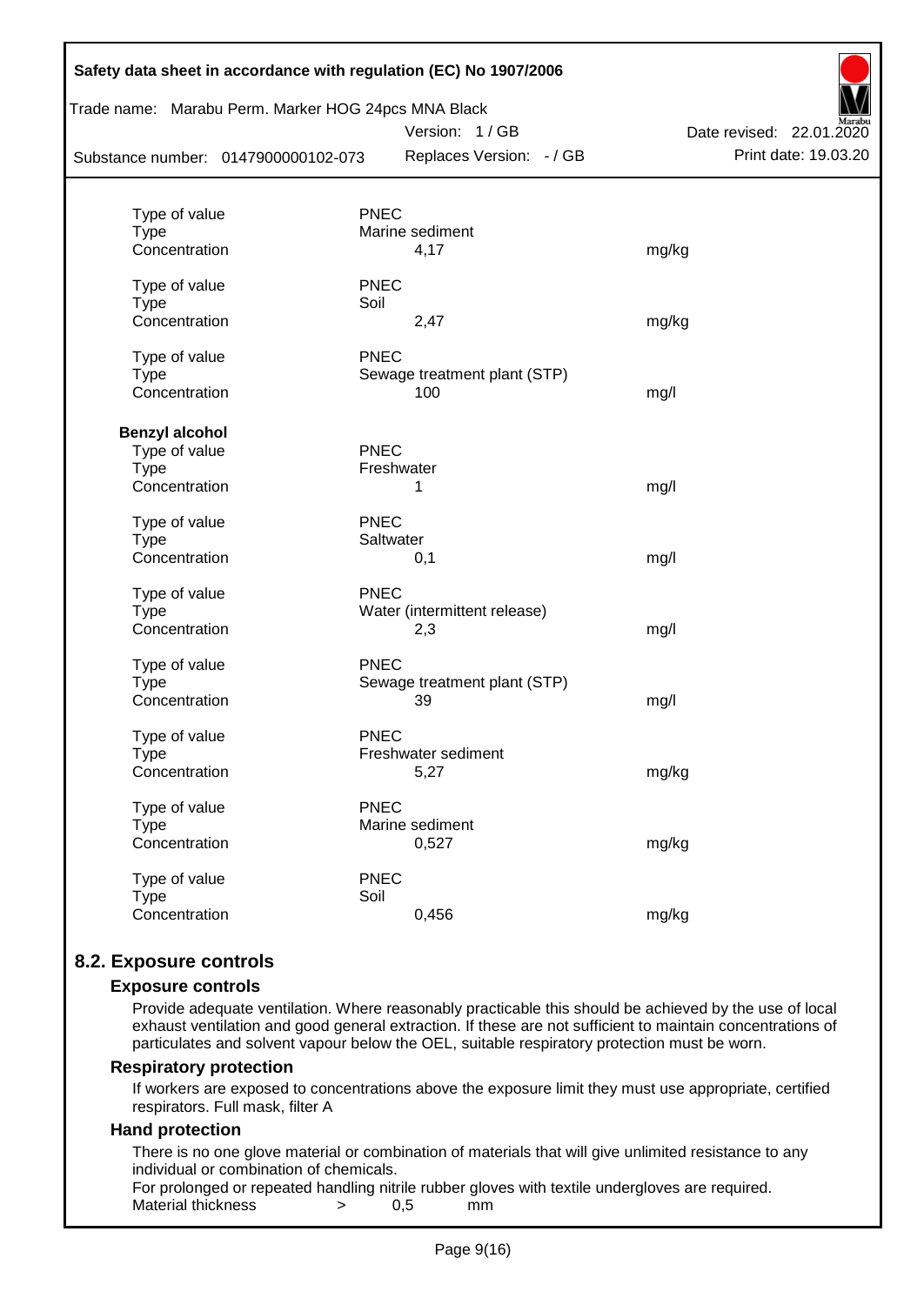| Safety data sheet in accordance with regulation (EC) No 1907/2006                                                                                                                                                                                                                                                                                                                                                                                                                                                                                                                                                                                                                                                                                                                                                                                    |                                                 |    |     |                                                                                                                                                                                                            |
|------------------------------------------------------------------------------------------------------------------------------------------------------------------------------------------------------------------------------------------------------------------------------------------------------------------------------------------------------------------------------------------------------------------------------------------------------------------------------------------------------------------------------------------------------------------------------------------------------------------------------------------------------------------------------------------------------------------------------------------------------------------------------------------------------------------------------------------------------|-------------------------------------------------|----|-----|------------------------------------------------------------------------------------------------------------------------------------------------------------------------------------------------------------|
| Trade name: Marabu Perm. Marker HOG 24pcs MNA Black                                                                                                                                                                                                                                                                                                                                                                                                                                                                                                                                                                                                                                                                                                                                                                                                  |                                                 |    |     |                                                                                                                                                                                                            |
|                                                                                                                                                                                                                                                                                                                                                                                                                                                                                                                                                                                                                                                                                                                                                                                                                                                      | Version: 1/GB                                   |    |     | Date revised: 22.01.2020                                                                                                                                                                                   |
| Substance number: 0147900000102-073                                                                                                                                                                                                                                                                                                                                                                                                                                                                                                                                                                                                                                                                                                                                                                                                                  | Replaces Version: - / GB                        |    |     | Print date: 19.03.20                                                                                                                                                                                       |
| Breakthrough time<br>$\prec$<br>The breakthrough time must be greater than the end use time of the product.<br>replacement must be followed.<br>Gloves should be replaced regularly and if there is any sign of damage to the glove material.<br>Always ensure that gloves are free from defects and that they are stored and used correctly.<br>maintenance.<br>Barrier creams may help to protect the exposed areas of the skin, they should however not be applied<br>once exposure has occurred.<br>Eye protection<br>Use safety eyewear designed to protect against splash of liquids.<br><b>Body protection</b><br>Cotton or cotton/synthetic overalls or coveralls are normally suitable.<br><b>SECTION 9: Physical and chemical properties</b><br>9.1. Information on basic physical and chemical properties<br><b>Form</b><br><b>Colour</b> | 30<br>min<br>liquid<br>coloured                 |    |     | The instructions and information provided by the glove manufacturer on use, storage, maintenance and<br>The performance or effectiveness of the glove may be reduced by physical/ chemical damage and poor |
| <b>Odour</b>                                                                                                                                                                                                                                                                                                                                                                                                                                                                                                                                                                                                                                                                                                                                                                                                                                         | mild, alcoholic                                 |    |     |                                                                                                                                                                                                            |
| <b>Odour threshold</b>                                                                                                                                                                                                                                                                                                                                                                                                                                                                                                                                                                                                                                                                                                                                                                                                                               |                                                 |    |     |                                                                                                                                                                                                            |
| Remarks                                                                                                                                                                                                                                                                                                                                                                                                                                                                                                                                                                                                                                                                                                                                                                                                                                              | No data available                               |    |     |                                                                                                                                                                                                            |
| pH value                                                                                                                                                                                                                                                                                                                                                                                                                                                                                                                                                                                                                                                                                                                                                                                                                                             |                                                 |    |     |                                                                                                                                                                                                            |
| Value                                                                                                                                                                                                                                                                                                                                                                                                                                                                                                                                                                                                                                                                                                                                                                                                                                                | 5,5                                             | to | 7,5 |                                                                                                                                                                                                            |
| <b>Melting point</b>                                                                                                                                                                                                                                                                                                                                                                                                                                                                                                                                                                                                                                                                                                                                                                                                                                 |                                                 |    |     |                                                                                                                                                                                                            |
| Remarks                                                                                                                                                                                                                                                                                                                                                                                                                                                                                                                                                                                                                                                                                                                                                                                                                                              | not determined                                  |    |     |                                                                                                                                                                                                            |
| <b>Freezing point</b>                                                                                                                                                                                                                                                                                                                                                                                                                                                                                                                                                                                                                                                                                                                                                                                                                                |                                                 |    |     |                                                                                                                                                                                                            |
| Remarks                                                                                                                                                                                                                                                                                                                                                                                                                                                                                                                                                                                                                                                                                                                                                                                                                                              | not determined                                  |    |     |                                                                                                                                                                                                            |
| Initial boiling point and boiling range                                                                                                                                                                                                                                                                                                                                                                                                                                                                                                                                                                                                                                                                                                                                                                                                              |                                                 |    |     |                                                                                                                                                                                                            |
| Value                                                                                                                                                                                                                                                                                                                                                                                                                                                                                                                                                                                                                                                                                                                                                                                                                                                | 80                                              | to | 90  | $^{\circ}C$                                                                                                                                                                                                |
| <b>Flash point</b>                                                                                                                                                                                                                                                                                                                                                                                                                                                                                                                                                                                                                                                                                                                                                                                                                                   |                                                 |    |     |                                                                                                                                                                                                            |
| Value                                                                                                                                                                                                                                                                                                                                                                                                                                                                                                                                                                                                                                                                                                                                                                                                                                                | 35                                              |    |     | °C                                                                                                                                                                                                         |
| Method                                                                                                                                                                                                                                                                                                                                                                                                                                                                                                                                                                                                                                                                                                                                                                                                                                               | ASTM D 6450 (CCCFP)                             |    |     |                                                                                                                                                                                                            |
| Evaporation rate (ether $= 1$ ) :                                                                                                                                                                                                                                                                                                                                                                                                                                                                                                                                                                                                                                                                                                                                                                                                                    |                                                 |    |     |                                                                                                                                                                                                            |
| Remarks                                                                                                                                                                                                                                                                                                                                                                                                                                                                                                                                                                                                                                                                                                                                                                                                                                              | not determined                                  |    |     |                                                                                                                                                                                                            |
| Flammability (solid, gas)                                                                                                                                                                                                                                                                                                                                                                                                                                                                                                                                                                                                                                                                                                                                                                                                                            |                                                 |    |     |                                                                                                                                                                                                            |
| Not applicable                                                                                                                                                                                                                                                                                                                                                                                                                                                                                                                                                                                                                                                                                                                                                                                                                                       |                                                 |    |     |                                                                                                                                                                                                            |
| Upper/lower flammability or explosive limits                                                                                                                                                                                                                                                                                                                                                                                                                                                                                                                                                                                                                                                                                                                                                                                                         |                                                 |    |     |                                                                                                                                                                                                            |
| Lower explosion limit<br>Upper explosion limit<br>Source                                                                                                                                                                                                                                                                                                                                                                                                                                                                                                                                                                                                                                                                                                                                                                                             | 1,5<br>appr.<br>15<br>appr.<br>Literature value |    |     | %(V)<br>$%$ (V)                                                                                                                                                                                            |
| <b>Vapour density</b>                                                                                                                                                                                                                                                                                                                                                                                                                                                                                                                                                                                                                                                                                                                                                                                                                                |                                                 |    |     |                                                                                                                                                                                                            |
| Remarks                                                                                                                                                                                                                                                                                                                                                                                                                                                                                                                                                                                                                                                                                                                                                                                                                                              | not determined                                  |    |     |                                                                                                                                                                                                            |
| <b>Density</b>                                                                                                                                                                                                                                                                                                                                                                                                                                                                                                                                                                                                                                                                                                                                                                                                                                       |                                                 |    |     |                                                                                                                                                                                                            |
| Remarks                                                                                                                                                                                                                                                                                                                                                                                                                                                                                                                                                                                                                                                                                                                                                                                                                                              | not determined                                  |    |     |                                                                                                                                                                                                            |
| Solubility in water                                                                                                                                                                                                                                                                                                                                                                                                                                                                                                                                                                                                                                                                                                                                                                                                                                  |                                                 |    |     |                                                                                                                                                                                                            |
| Remarks                                                                                                                                                                                                                                                                                                                                                                                                                                                                                                                                                                                                                                                                                                                                                                                                                                              | partially miscible                              |    |     |                                                                                                                                                                                                            |
| <b>Partition coefficient: n-octanol/water</b>                                                                                                                                                                                                                                                                                                                                                                                                                                                                                                                                                                                                                                                                                                                                                                                                        |                                                 |    |     |                                                                                                                                                                                                            |
|                                                                                                                                                                                                                                                                                                                                                                                                                                                                                                                                                                                                                                                                                                                                                                                                                                                      |                                                 |    |     |                                                                                                                                                                                                            |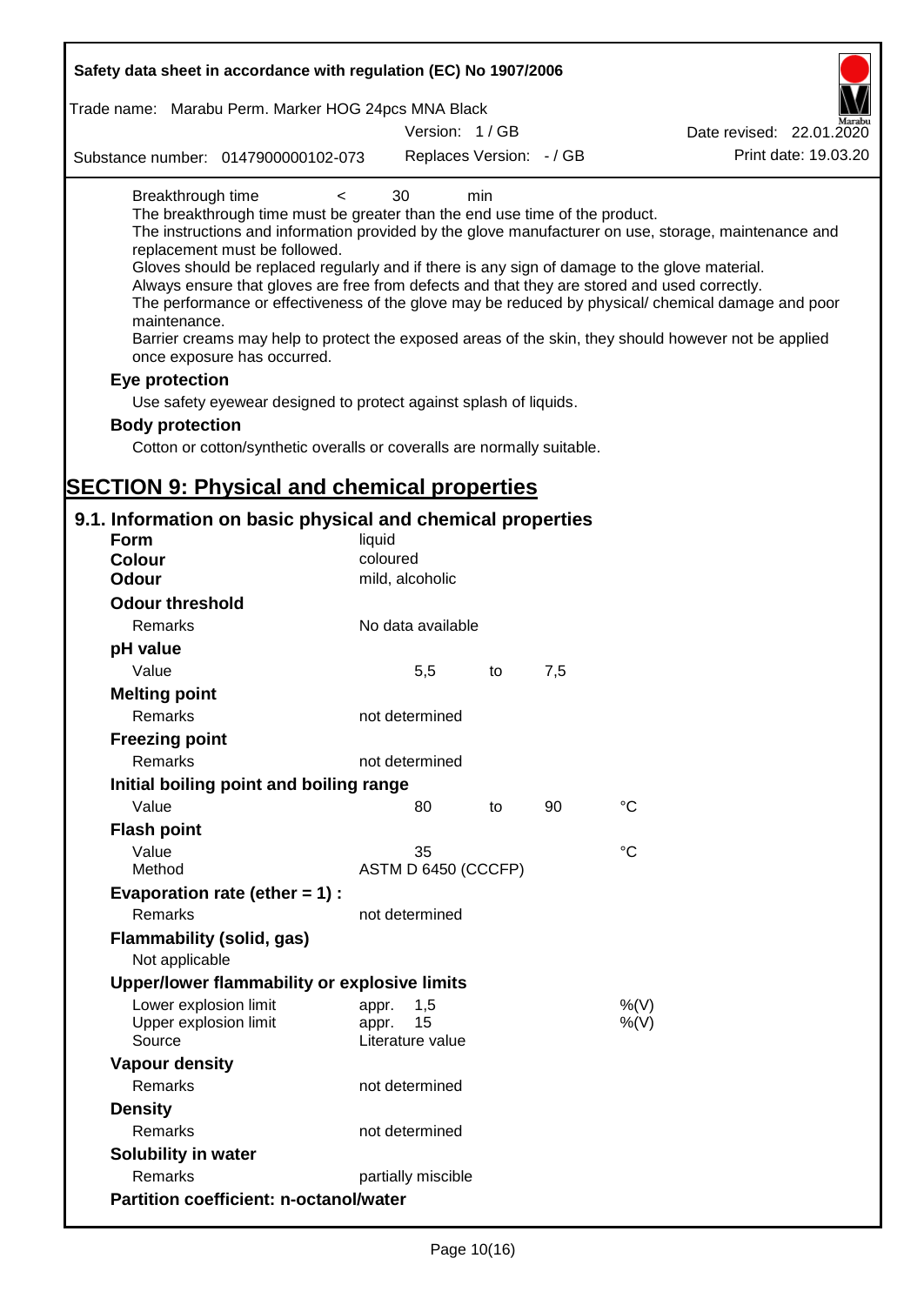| Safety data sheet in accordance with regulation (EC) No 1907/2006                                                                                                     |       |                                                  |    |   |             |                                                                   |
|-----------------------------------------------------------------------------------------------------------------------------------------------------------------------|-------|--------------------------------------------------|----|---|-------------|-------------------------------------------------------------------|
| Trade name: Marabu Perm. Marker HOG 24pcs MNA Black                                                                                                                   |       | Version: 1/GB                                    |    |   |             | Date revised: 22.01.2020                                          |
| Substance number: 0147900000102-073                                                                                                                                   |       | Replaces Version: - / GB                         |    |   |             | Print date: 19.03.20                                              |
| Remarks                                                                                                                                                               |       | Not applicable                                   |    |   |             |                                                                   |
| Ignition temperature                                                                                                                                                  |       |                                                  |    |   |             |                                                                   |
| Value                                                                                                                                                                 | appr. | 287                                              |    |   | $^{\circ}C$ |                                                                   |
| Source                                                                                                                                                                |       | Literature value                                 |    |   |             |                                                                   |
| <b>Viscosity</b>                                                                                                                                                      |       |                                                  |    |   |             |                                                                   |
| Value                                                                                                                                                                 |       | 3                                                | to | 6 | mPa.s       |                                                                   |
| <b>Efflux time</b>                                                                                                                                                    |       |                                                  |    |   |             |                                                                   |
| Remarks                                                                                                                                                               |       | not determined                                   |    |   |             |                                                                   |
| <b>Explosive properties</b>                                                                                                                                           |       |                                                  |    |   |             |                                                                   |
| evaluation                                                                                                                                                            | no    |                                                  |    |   |             |                                                                   |
| <b>Oxidising properties</b>                                                                                                                                           |       |                                                  |    |   |             |                                                                   |
| evaluation                                                                                                                                                            |       | None known                                       |    |   |             |                                                                   |
| 9.2. Other information                                                                                                                                                |       |                                                  |    |   |             |                                                                   |
| <b>Other information</b>                                                                                                                                              |       |                                                  |    |   |             |                                                                   |
| The physical specifications are approximate values and refer to the used safety relevant component(s).                                                                |       |                                                  |    |   |             |                                                                   |
| <b>SECTION 10: Stability and reactivity</b>                                                                                                                           |       |                                                  |    |   |             |                                                                   |
| 10.1. Reactivity                                                                                                                                                      |       |                                                  |    |   |             |                                                                   |
| No hazardous reactions when stored and handled according to prescribed instructions.                                                                                  |       |                                                  |    |   |             |                                                                   |
| 10.2. Chemical stability<br>Stable under recommended storage and handling conditions (see section 7).                                                                 |       |                                                  |    |   |             |                                                                   |
| 10.3. Possibility of hazardous reactions<br>Keep away from oxidising agents, strongly alkaline and strongly acid materials in order to avoid<br>exothermic reactions. |       |                                                  |    |   |             |                                                                   |
| 10.4. Conditions to avoid<br>When exposed to high temperatures may produce hazardous decomposition products.                                                          |       |                                                  |    |   |             |                                                                   |
| 10.5. Incompatible materials<br>No hazardous reactions when stored and handled according to prescribed instructions.                                                  |       |                                                  |    |   |             |                                                                   |
| 10.6. Hazardous decomposition products                                                                                                                                |       |                                                  |    |   |             |                                                                   |
| See chapter 5.2 (Firefighting measures - Special hazards arising from the substance or mixture).                                                                      |       |                                                  |    |   |             |                                                                   |
| <b>SECTION 11: Toxicological information</b>                                                                                                                          |       |                                                  |    |   |             |                                                                   |
| 11.1. Information on toxicological effects                                                                                                                            |       |                                                  |    |   |             |                                                                   |
| <b>Acute oral toxicity</b>                                                                                                                                            |       |                                                  |    |   |             |                                                                   |
| <b>ATE</b><br>$\geq$                                                                                                                                                  |       | 2.000                                            |    |   | mg/kg       |                                                                   |
| Method                                                                                                                                                                |       | calculated value (Regulation (EC) No. 1272/2008) |    |   |             |                                                                   |
| <b>Acute oral toxicity (Components)</b>                                                                                                                               |       |                                                  |    |   |             |                                                                   |
| 1-Methoxy-2-propanol                                                                                                                                                  |       |                                                  |    |   |             |                                                                   |
| Species<br>LD50                                                                                                                                                       | rat   | 5200                                             |    |   | mg/kg       |                                                                   |
| <b>Benzyl alcohol</b>                                                                                                                                                 |       |                                                  |    |   |             |                                                                   |
| <b>Species</b>                                                                                                                                                        | rat   |                                                  |    |   |             |                                                                   |
| LD50                                                                                                                                                                  |       | 1620                                             |    |   | mg/kg       |                                                                   |
| <b>Acute dermal toxicity</b>                                                                                                                                          |       |                                                  |    |   |             |                                                                   |
| Remarks                                                                                                                                                               |       |                                                  |    |   |             | Based on available data, the classification criteria are not met. |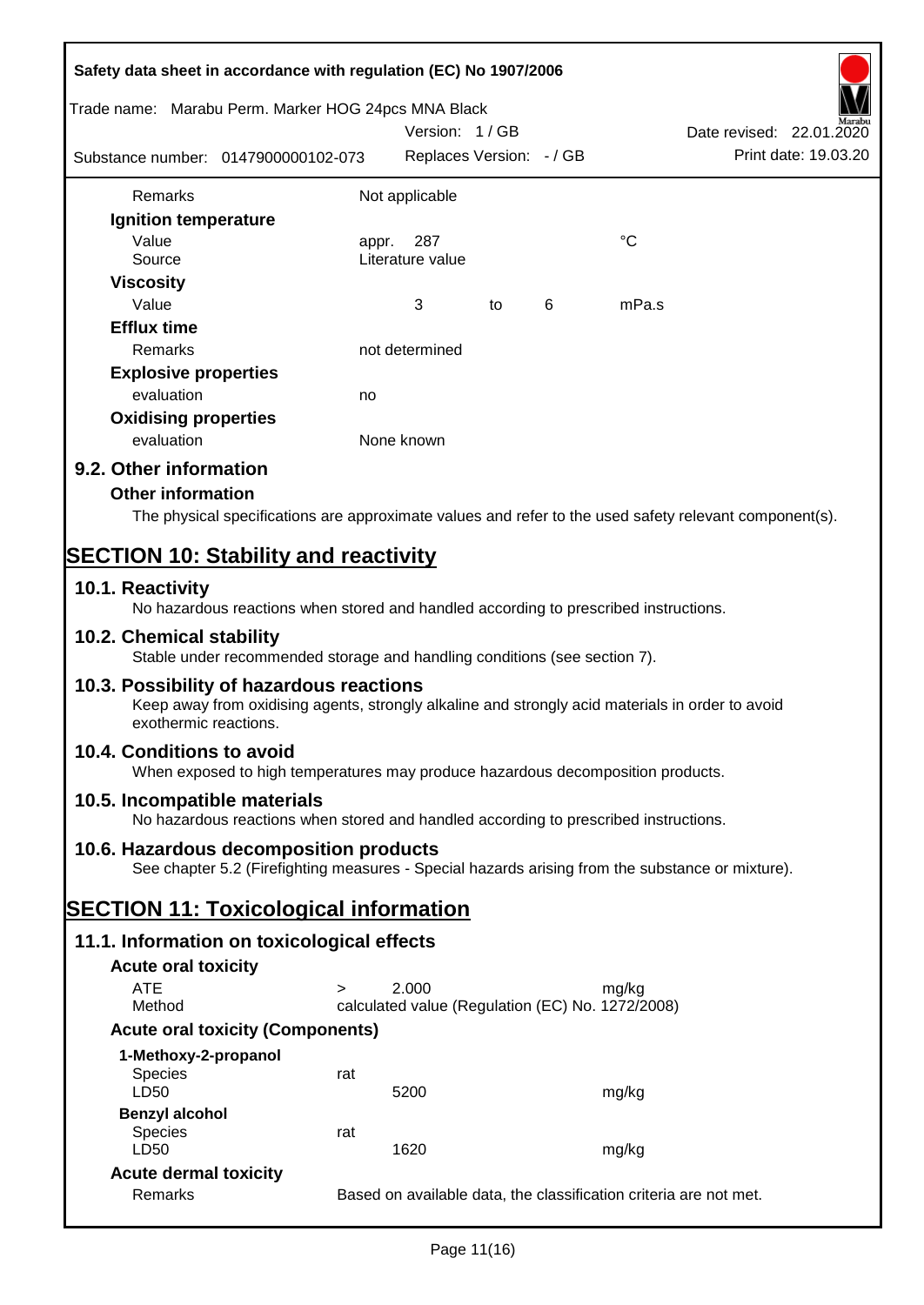| Trade name: Marabu Perm. Marker HOG 24pcs MNA Black<br>Substance number: 0147900000102-073 |                 | Version: 1/GB<br>Replaces Version: - / GB        | Date revised: 22.01.2020<br>Print date: 19.03.20                                                                                                                                                                                                                                                                |
|--------------------------------------------------------------------------------------------|-----------------|--------------------------------------------------|-----------------------------------------------------------------------------------------------------------------------------------------------------------------------------------------------------------------------------------------------------------------------------------------------------------------|
|                                                                                            |                 |                                                  |                                                                                                                                                                                                                                                                                                                 |
| <b>Acute dermal toxicity (Components)</b>                                                  |                 |                                                  |                                                                                                                                                                                                                                                                                                                 |
| 1-Methoxy-2-propanol                                                                       |                 |                                                  |                                                                                                                                                                                                                                                                                                                 |
| Species<br>LD50                                                                            | rabbit          | 14000                                            | mg/kg                                                                                                                                                                                                                                                                                                           |
| <b>Acute inhalational toxicity</b>                                                         |                 |                                                  |                                                                                                                                                                                                                                                                                                                 |
| <b>ATE</b>                                                                                 | >               | 20                                               | mg/l                                                                                                                                                                                                                                                                                                            |
| Administration/Form                                                                        | Vapors          |                                                  |                                                                                                                                                                                                                                                                                                                 |
| Method                                                                                     |                 | calculated value (Regulation (EC) No. 1272/2008) |                                                                                                                                                                                                                                                                                                                 |
| Remarks                                                                                    |                 |                                                  | Based on available data, the classification criteria are not met.                                                                                                                                                                                                                                               |
| <b>Acute inhalative toxicity (Components)</b>                                              |                 |                                                  |                                                                                                                                                                                                                                                                                                                 |
| <b>Benzyl alcohol</b>                                                                      |                 |                                                  |                                                                                                                                                                                                                                                                                                                 |
| <b>Species</b><br>LD <sub>0</sub>                                                          | rat             | 4,178                                            | mg/l                                                                                                                                                                                                                                                                                                            |
| Duration of exposure                                                                       |                 | 4<br>h                                           |                                                                                                                                                                                                                                                                                                                 |
| Administration/Form                                                                        | Dust/Mist       |                                                  |                                                                                                                                                                                                                                                                                                                 |
| Method                                                                                     | OECD 403        |                                                  |                                                                                                                                                                                                                                                                                                                 |
| <b>Benzyl alcohol</b>                                                                      |                 |                                                  |                                                                                                                                                                                                                                                                                                                 |
| <b>Species</b><br>LD50                                                                     | rat<br>$\geq$   | 5                                                | mg/l                                                                                                                                                                                                                                                                                                            |
| Duration of exposure                                                                       |                 | 4<br>h                                           |                                                                                                                                                                                                                                                                                                                 |
| Administration/Form                                                                        | Dust/Mist       |                                                  |                                                                                                                                                                                                                                                                                                                 |
| Method                                                                                     | <b>OECD 403</b> |                                                  |                                                                                                                                                                                                                                                                                                                 |
| <b>Skin corrosion/irritation</b>                                                           |                 |                                                  |                                                                                                                                                                                                                                                                                                                 |
| Remarks                                                                                    |                 |                                                  | Based on available data, the classification criteria are not met.                                                                                                                                                                                                                                               |
| Serious eye damage/irritation                                                              |                 |                                                  |                                                                                                                                                                                                                                                                                                                 |
| evaluation                                                                                 | irritant        |                                                  |                                                                                                                                                                                                                                                                                                                 |
| Remarks                                                                                    |                 | The classification criteria are met.             |                                                                                                                                                                                                                                                                                                                 |
| <b>Sensitization</b>                                                                       |                 |                                                  |                                                                                                                                                                                                                                                                                                                 |
| Remarks                                                                                    |                 |                                                  | Based on available data, the classification criteria are not met.                                                                                                                                                                                                                                               |
| <b>Mutagenicity</b>                                                                        |                 |                                                  |                                                                                                                                                                                                                                                                                                                 |
| Remarks                                                                                    |                 |                                                  | Based on available data, the classification criteria are not met.                                                                                                                                                                                                                                               |
| <b>Reproductive toxicity</b>                                                               |                 |                                                  |                                                                                                                                                                                                                                                                                                                 |
| Remarks                                                                                    |                 |                                                  | Based on available data, the classification criteria are not met.                                                                                                                                                                                                                                               |
| Carcinogenicity                                                                            |                 |                                                  |                                                                                                                                                                                                                                                                                                                 |
| Remarks                                                                                    |                 |                                                  | Based on available data, the classification criteria are not met.                                                                                                                                                                                                                                               |
| <b>Specific Target Organ Toxicity (STOT)</b>                                               |                 |                                                  |                                                                                                                                                                                                                                                                                                                 |
| <b>Single exposure</b>                                                                     |                 |                                                  |                                                                                                                                                                                                                                                                                                                 |
| Remarks                                                                                    |                 | The classification criteria are met.             |                                                                                                                                                                                                                                                                                                                 |
| evaluation                                                                                 |                 | May cause drowsiness or dizziness.               |                                                                                                                                                                                                                                                                                                                 |
| <b>Repeated exposure</b><br>Remarks                                                        |                 |                                                  | Based on available data, the classification criteria are not met.                                                                                                                                                                                                                                               |
| <b>Aspiration hazard</b>                                                                   |                 |                                                  |                                                                                                                                                                                                                                                                                                                 |
| Based on available data, the classification criteria are not met.                          |                 |                                                  |                                                                                                                                                                                                                                                                                                                 |
|                                                                                            |                 |                                                  |                                                                                                                                                                                                                                                                                                                 |
| <b>Experience in practice</b>                                                              |                 |                                                  | Exposure to component solvents vapours concentration in excess of the stated occupational exposure                                                                                                                                                                                                              |
|                                                                                            |                 |                                                  | limit may result in adverse health effects such as mucous membrane and respiratory system irritation<br>and adverse effects on kidney, liver and central nervous system. Symptoms and signs include headache,<br>dizziness, fatigue, muscular weakness, drowsiness and in extreme cases, loss of consciousness. |

Solvents may cause some of the above effects by absorption through the skin. Repeated or prolonged contact with the mixture may cause removal of natural fat from the skin resulting in non-allergic contact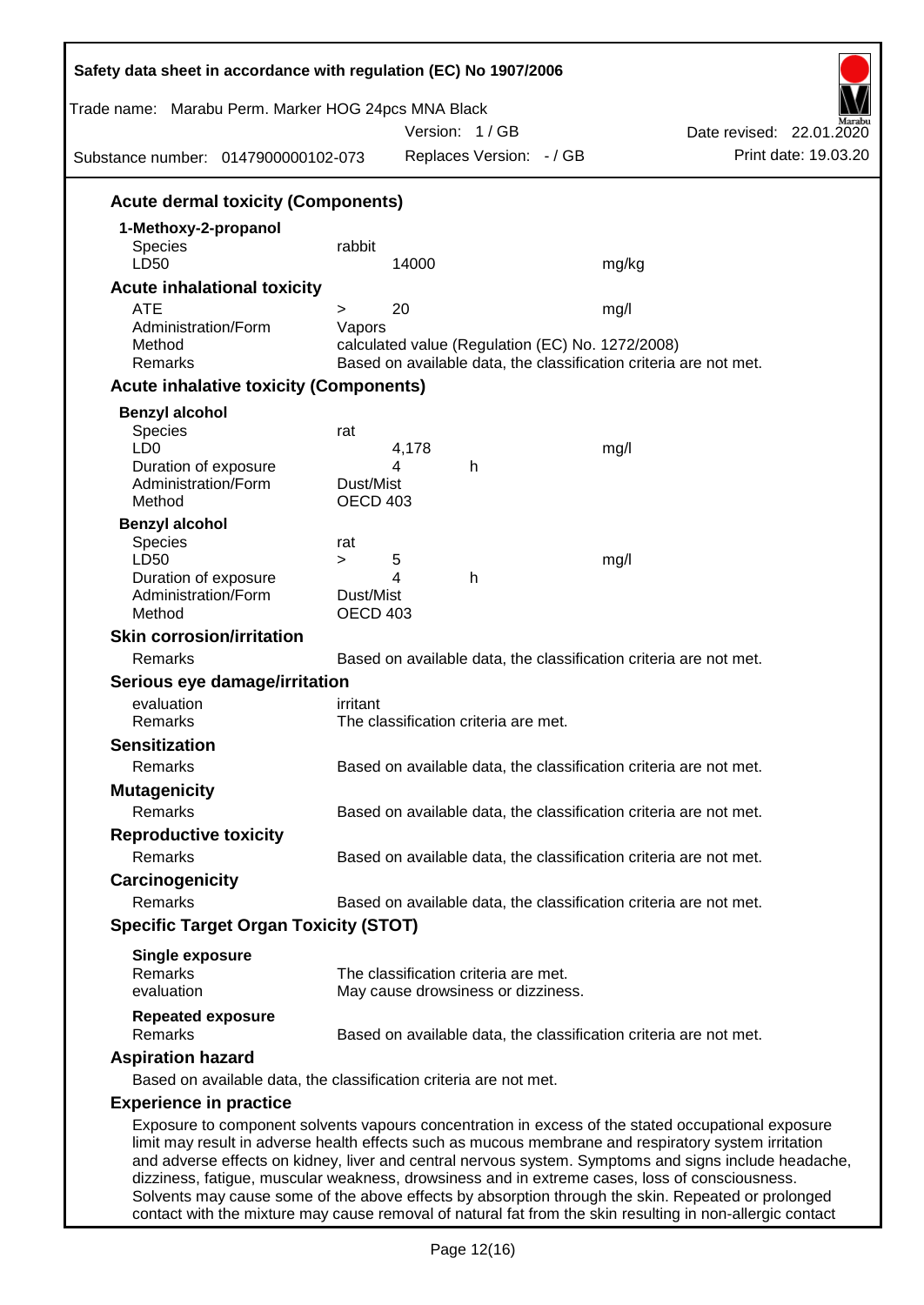| Safety data sheet in accordance with regulation (EC) No 1907/2006                                                                                                                                                                                                                                                                                                                                                                                                                                                                                    |                   |                              |                          |                                                    |                                                                                                       |
|------------------------------------------------------------------------------------------------------------------------------------------------------------------------------------------------------------------------------------------------------------------------------------------------------------------------------------------------------------------------------------------------------------------------------------------------------------------------------------------------------------------------------------------------------|-------------------|------------------------------|--------------------------|----------------------------------------------------|-------------------------------------------------------------------------------------------------------|
| Trade name: Marabu Perm. Marker HOG 24pcs MNA Black                                                                                                                                                                                                                                                                                                                                                                                                                                                                                                  |                   |                              |                          |                                                    |                                                                                                       |
|                                                                                                                                                                                                                                                                                                                                                                                                                                                                                                                                                      |                   |                              | Version: 1/GB            |                                                    | Date revised: 22.01.2020                                                                              |
| Substance number: 0147900000102-073                                                                                                                                                                                                                                                                                                                                                                                                                                                                                                                  |                   |                              | Replaces Version: - / GB |                                                    | Print date: 19.03.20                                                                                  |
| dermatitis and absorption through the skin. The liquid splashed in the eyes may cause irritation and<br>known, delayed and immediate effects and also chronic effects of components from short-term and<br>long-term exposure by oral, inhalation and dermal routes of exposure and eye contact.<br><b>Other information</b><br>There are no data available on the mixture itself.<br>The mixture has been assessed following the additivity method of the CLP Regulation (EC) No<br>1272/2008 and classified for toxicological hazards accordingly. |                   |                              |                          |                                                    | reversible damage. Ingestion may cause nausea, diarrhoea and vomiting. This takes into account, where |
| <b>SECTION 12: Ecological information</b>                                                                                                                                                                                                                                                                                                                                                                                                                                                                                                            |                   |                              |                          |                                                    |                                                                                                       |
| 12.1. Toxicity                                                                                                                                                                                                                                                                                                                                                                                                                                                                                                                                       |                   |                              |                          |                                                    |                                                                                                       |
| <b>General information</b><br>There are no data available on the mixture itself. Do not allow to enter drains or water courses. The<br>mixture has been assessed following the summation method of the CLP Regulation (EC) No 1272/2008<br>and is classified for eco-toxicological properties accordingly. See Sections 2 and 3 for details.                                                                                                                                                                                                         |                   |                              |                          |                                                    |                                                                                                       |
| <b>Fish toxicity (Components)</b>                                                                                                                                                                                                                                                                                                                                                                                                                                                                                                                    |                   |                              |                          |                                                    |                                                                                                       |
| 1-Methoxy-2-propanol<br>Species                                                                                                                                                                                                                                                                                                                                                                                                                                                                                                                      |                   | golden orfe (Leuciscus idus) |                          |                                                    |                                                                                                       |
| LC <sub>0</sub>                                                                                                                                                                                                                                                                                                                                                                                                                                                                                                                                      | $\geq$            | 4600                         |                          | mg/l                                               |                                                                                                       |
| Duration of exposure                                                                                                                                                                                                                                                                                                                                                                                                                                                                                                                                 |                   | 96                           | h                        |                                                    |                                                                                                       |
| <b>Daphnia toxicity (Components)</b>                                                                                                                                                                                                                                                                                                                                                                                                                                                                                                                 |                   |                              |                          |                                                    |                                                                                                       |
| 1-Methoxy-2-propanol                                                                                                                                                                                                                                                                                                                                                                                                                                                                                                                                 |                   |                              |                          |                                                    |                                                                                                       |
| Species                                                                                                                                                                                                                                                                                                                                                                                                                                                                                                                                              |                   | Daphnia magna                |                          |                                                    |                                                                                                       |
| <b>EC50</b><br>Duration of exposure                                                                                                                                                                                                                                                                                                                                                                                                                                                                                                                  |                   | 23300<br>48                  | h                        | mg/l                                               |                                                                                                       |
| <b>Algae toxicity (Components)</b>                                                                                                                                                                                                                                                                                                                                                                                                                                                                                                                   |                   |                              |                          |                                                    |                                                                                                       |
|                                                                                                                                                                                                                                                                                                                                                                                                                                                                                                                                                      |                   |                              |                          |                                                    |                                                                                                       |
| 1-Methoxy-2-propanol<br><b>Species</b>                                                                                                                                                                                                                                                                                                                                                                                                                                                                                                               |                   | Desmodesmus                  |                          |                                                    |                                                                                                       |
| <b>EC50</b>                                                                                                                                                                                                                                                                                                                                                                                                                                                                                                                                          | >                 | 1000                         |                          | mg/l                                               |                                                                                                       |
| Duration of exposure                                                                                                                                                                                                                                                                                                                                                                                                                                                                                                                                 |                   | 168                          | h                        |                                                    |                                                                                                       |
| <b>Bacteria toxicity (Components)</b>                                                                                                                                                                                                                                                                                                                                                                                                                                                                                                                |                   |                              |                          |                                                    |                                                                                                       |
| 1-Methoxy-2-propanol                                                                                                                                                                                                                                                                                                                                                                                                                                                                                                                                 |                   |                              |                          |                                                    |                                                                                                       |
| <b>Species</b>                                                                                                                                                                                                                                                                                                                                                                                                                                                                                                                                       |                   | activated sludge             |                          |                                                    |                                                                                                       |
| <b>EC50</b>                                                                                                                                                                                                                                                                                                                                                                                                                                                                                                                                          | $\geq$            | 1000                         |                          | mg/l                                               |                                                                                                       |
| 12.2. Persistence and degradability                                                                                                                                                                                                                                                                                                                                                                                                                                                                                                                  |                   |                              |                          |                                                    |                                                                                                       |
| <b>General information</b>                                                                                                                                                                                                                                                                                                                                                                                                                                                                                                                           |                   |                              |                          |                                                    |                                                                                                       |
| No data available                                                                                                                                                                                                                                                                                                                                                                                                                                                                                                                                    |                   |                              |                          |                                                    |                                                                                                       |
| <b>Biodegradability (Components)</b>                                                                                                                                                                                                                                                                                                                                                                                                                                                                                                                 |                   |                              |                          |                                                    |                                                                                                       |
| 1-Methoxy-2-propanol                                                                                                                                                                                                                                                                                                                                                                                                                                                                                                                                 |                   |                              |                          |                                                    |                                                                                                       |
| Value                                                                                                                                                                                                                                                                                                                                                                                                                                                                                                                                                |                   | 90                           |                          | $\%$                                               |                                                                                                       |
| Duration of test                                                                                                                                                                                                                                                                                                                                                                                                                                                                                                                                     |                   | 28                           | d                        |                                                    |                                                                                                       |
| evaluation<br>Method                                                                                                                                                                                                                                                                                                                                                                                                                                                                                                                                 | <b>OECD 301 F</b> |                              |                          | Readily biodegradable (according to OECD criteria) |                                                                                                       |
| 12.3. Bioaccumulative potential                                                                                                                                                                                                                                                                                                                                                                                                                                                                                                                      |                   |                              |                          |                                                    |                                                                                                       |
| <b>General information</b>                                                                                                                                                                                                                                                                                                                                                                                                                                                                                                                           |                   |                              |                          |                                                    |                                                                                                       |
| There are no data available on the mixture itself.                                                                                                                                                                                                                                                                                                                                                                                                                                                                                                   |                   |                              |                          |                                                    |                                                                                                       |
| <b>Partition coefficient: n-octanol/water</b>                                                                                                                                                                                                                                                                                                                                                                                                                                                                                                        |                   |                              |                          |                                                    |                                                                                                       |
| Remarks                                                                                                                                                                                                                                                                                                                                                                                                                                                                                                                                              |                   | Not applicable               |                          |                                                    |                                                                                                       |
|                                                                                                                                                                                                                                                                                                                                                                                                                                                                                                                                                      |                   |                              |                          |                                                    |                                                                                                       |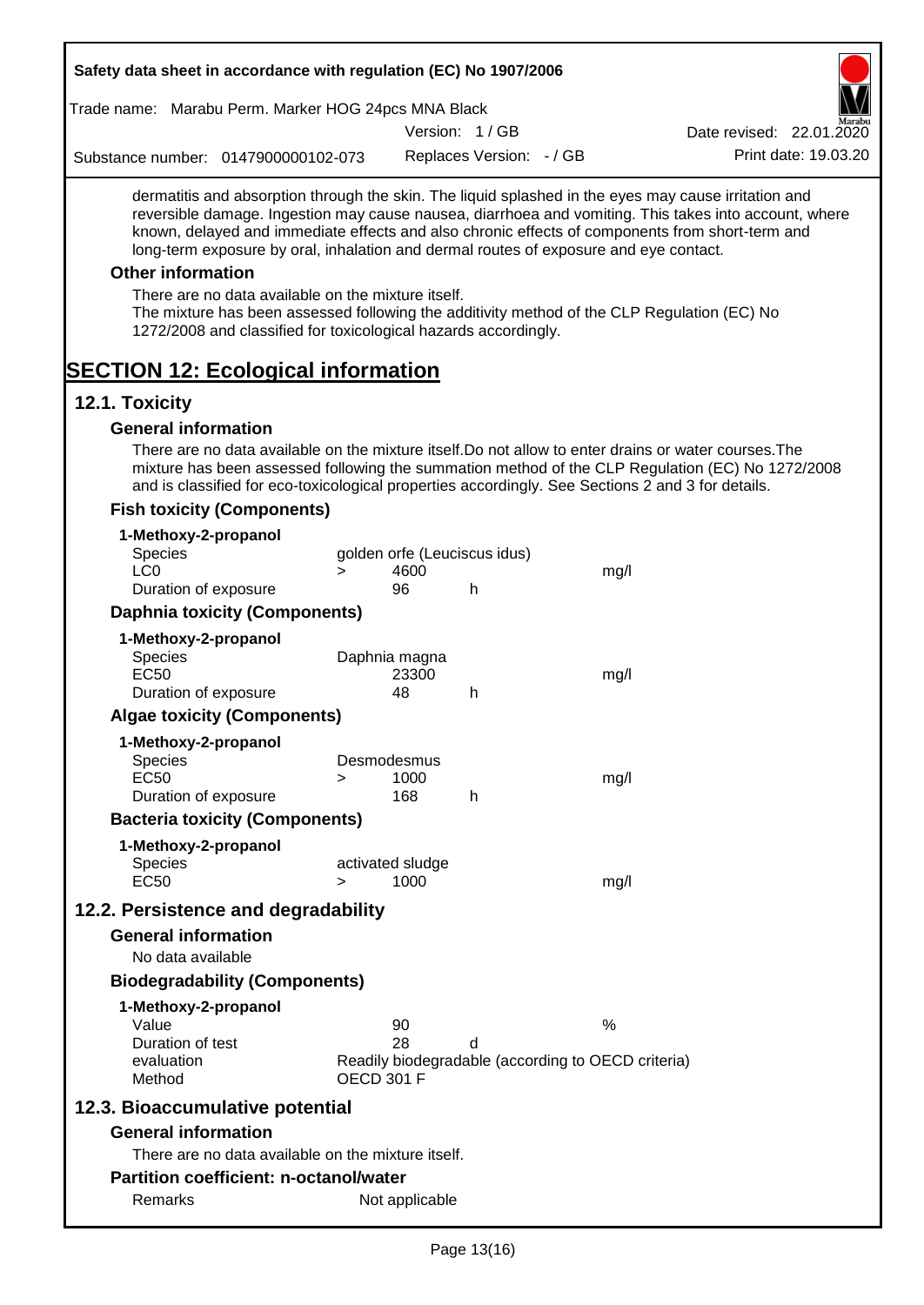Trade name: Marabu Perm. Marker HOG 24pcs MNA Black

Version: 1 / GB

Substance number: 0147900000102-073

Replaces Version: - / GB Print date: 19.03.20 Date revised: 22.01.2020

# **12.4. Mobility in soil**

# **General information**

There are no data available on the mixture itself.

# **12.5. Results of PBT and vPvB assessment**

### **General information**

There are no data available on the mixture itself.

# **12.6. Other adverse effects**

# **General information**

There are no data available on the mixture itself.

# **SECTION 13: Disposal considerations**

# **13.1. Waste treatment methods**

# **Disposal recommendations for the product**

Do not allow to enter drains or water courses. Wastes and emptied containers should be classified in accordance with relevant national regulation. The European Waste Catalogue classification of this product, when disposed of as waste is EWC waste code 08 03 12\* waste ink containing dangerous substances If this product is mixed with other wastes, the original waste product code may no longer apply and the appropriate code should be assigned. For further information contact your local waste authority.

# **Disposal recommendations for packaging**

Using information provided in this safety data sheet, advice should be obtained from the relevant waste authority on the classification of empty containers. Empty containers must be scrapped or reconditioned.

Not emptied containers are hazardous waste (waste code number 150110).

# **SECTION 14: Transport information**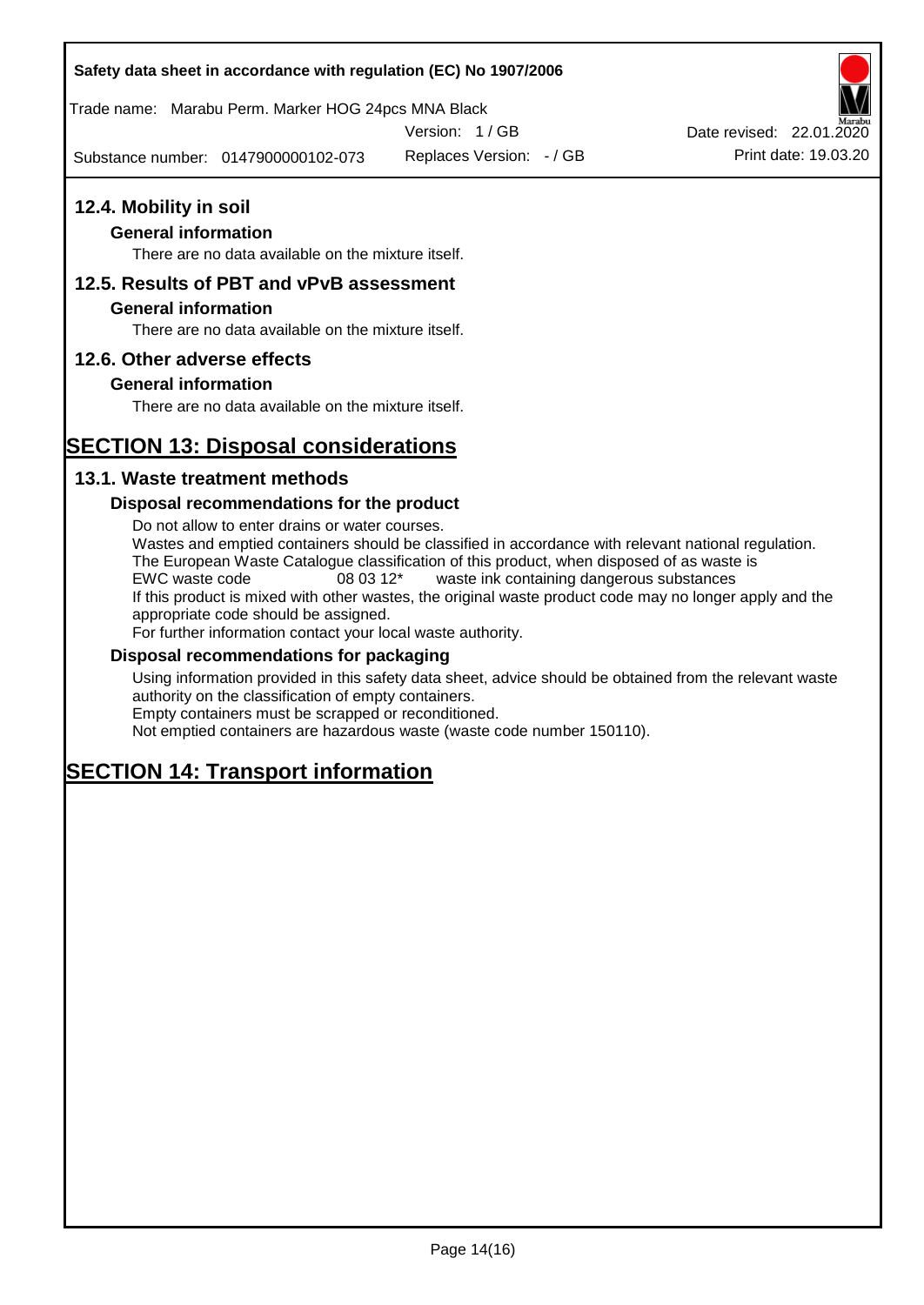| Safety data sheet in accordance with regulation (EC) No 1907/2006 |  |
|-------------------------------------------------------------------|--|
|-------------------------------------------------------------------|--|

# Trade name: Marabu Perm. Marker HOG 24pcs MNA Black

Version: 1 / GB



Substance number: 0147900000102-073

|                                     | <b>Land transport ADR/RID</b> | <b>Marine transport</b><br><b>IMDG/GGVSee</b> | Air transport<br><b>ICAO/IATA</b> |
|-------------------------------------|-------------------------------|-----------------------------------------------|-----------------------------------|
| Tunnel restriction code             | D/E                           |                                               |                                   |
| 14.1. UN number                     | 1263                          | 1263                                          | 1263                              |
| 14.2. UN proper shipping name       | <b>PAINT</b>                  | <b>PAINT</b>                                  | <b>PAINT</b>                      |
| 14.3. Transport hazard<br>class(es) | 3                             | 3                                             | 3                                 |
| Label                               |                               |                                               |                                   |
| 14.4. Packing group                 | III                           | Ш                                             | Ш                                 |
| Special provision                   | 640E                          |                                               |                                   |
| <b>Limited Quantity</b>             | 51                            |                                               |                                   |
| Transport category                  | 3                             |                                               |                                   |
| 14.5. Environmental hazards         |                               | no                                            |                                   |

# **Information for all modes of transport**

# **14.6. Special precautions for user**

Transport within the user's premises:

Always transport in closed containers that are upright and secure.

Ensure that persons transporting the product know what to do in the event of an accident or spillage.

# **Other information**

**14.7. Transport in bulk according to Annex II of Marpol and the IBC Code**

# no

# **SECTION 15: Regulatory information**

# **15.1. Safety, health and environmental regulations/legislation specific for the substance or mixture**

# **VOC**

VOC (EU) 75 %

# **Other information**

The product does not contain substances of very high concern (SVHC).

# **15.2. Chemical safety assessment**

For this preparation a chemical safety assessment has not been carried out.

# **SECTION 16: Other information**

**Hazard statements listed in Chapter 3**